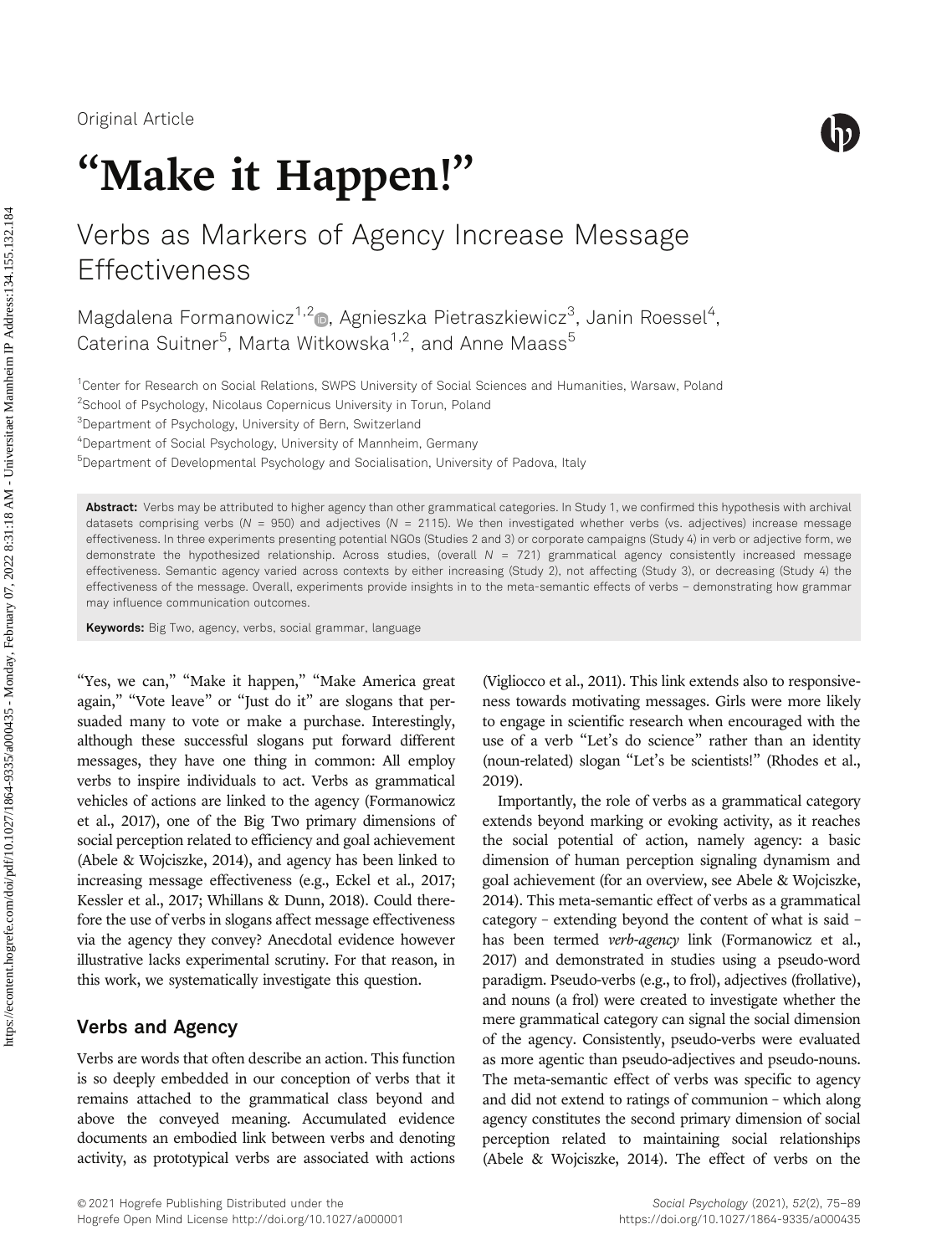agency but not communion likely suggests that activity is related to both verbs and agency; however, does not reflect a core content of the communion construct. Perceptions of communal qualities (such as friendly, caring) are seen as relatively stable and not easily susceptible to change (Uchronski et al., 2013). That is, wordings "to protect" versus "protection" are likely to be seen as similarly communal; however, the first may be seen as more agentic than the latter due to the usage of the verb.

Moreover, research on the verb-agency link has also provided evidence that verbs, as the grammatical carriers of agency, are more frequently used to describe (stereotypically) agentic than non-agentic targets (Formanowicz et al., 2017). Similarly, eye-tracking studies show that nouns addressing stereotypically agentic roles (e.g., blacksmith) are expected to serve as agents in a sentence, thus be paired with a verb more so, than stereotypically non-agentic role nouns (e.g., beautician; Esaulova et al., 2015). This suggests that the verb-agency link can extend beyond marking agency of individual words and transfer to sentence subjects paired with verbs. For instance, the subject of the sentence "she acts" versus "she is active" is likely to be seen differently with the former seen as more agentic than the latter due to the use of the verb. Altogether, verbs not only evoke agentic associations, but agentic social targets are also paired with increased use of verbs – suggesting a strong verb-agency link. This link may serve as a possible pathway explaining the role of verbs not only in evoking actions but also in marking message effectiveness.

#### Agency and Message Effectiveness

Priming studies attest to a clear link between making salient the concept of agency and agency-related behaviors in terms of striving, efficiency, and performance. A metaanalytical review found a small, yet robust effect  $(d =$ 0.35) of using goal-related words as primes and subsequent goal-oriented behavior (Weingarten et al., 2016). For example, participants solving an achievement-related word puzzle (including words such as "strive" or "master") put more effort into a subsequent task than participants solving a neutral word task (including words such as "hat" or "window" (Bargh et al., 2001). In a different set of studies (Albarracín et al., 2008), participants primed with action words (e.g., "engage" or "action") had faster reaction times and better recall of a text than participants primed with non-action words (e.g., "still" or "pause"). Accordingly, the primed agency was linked to higher goal-directed behaviors and performance across studies. However, all of these results focus on semantics rather than comparing grammatical categories of similar meaning (such as verbs vs. adjectives or verbs vs. nouns).

Along similar lines, studies examining a more direct link between agency and message effectiveness found that evoking a personal or group level agency in message recipients (e.g., Eckel et al., 2017; Kessler et al., 2017; Whillans et al., 2017; Whillans & Dunn, 2018) was positively related to participants' behavioral intention or actual behavior. Referencing recipients' personal agency by highlighting choice (Eckel et al., 2017), individual gains (White & Peloza, 2009), or a need for an individuals' effort (Whillans & Dunn, 2018) increased message effectiveness. In some studies; however, the sensitivity to messages evoking personal agency was particularly evident among people for whom the personal agency was assumed to be relevant (those in power and being affluent; Kessler et al 2017; Whillans et al., 2017). These participants reacted with more engagement to messages formulated as "Come forward and take individual action" (Whillans & Dunn, 2018). Those less affluent were more responsive to messages formulated in a way that highlighted communion (Whillans et al., 2017).

Whether participants responded more to messages highlighting agency or communion may depend on the fit between individual values or motivations and the message framing (Cesario et al., 2004; Lee & Aaker, 2004). The individual motivations could be shaped by social class and economic standing (Whillans & Dunn, 2018). Having control over one's economic situation may correspond to being sensitive towards messages highlighting individuals' agency, whereas having less control may necessitate turning towards others, which is related to the working class being more collectivist (Markus, 2017), and also likely being affected more by communal appeals. Including a social class variable is thus an important moderator of examining message effectiveness as indicated in previous studies (Whillans et al., 2017, see also Whillans & Dunn, 2018).

One thing that is, however, common for everybody engaging in social actions is that people want to be effective, they want to make a difference. Depending on their social standing they may choose whether this difference can be achieved by their own actions or whether it requires a collective effort as discussed above. For prosocial campaigns, communal or pro bono intentions can be taken for granted and what may matter is whether the organization is able to deliver its promises. The agency of the organization putting the action forward is, therefore, of utmost importance. None of the studies presented above assessed the agency of the organization promoting the campaign. It is not known, therefore, whether agency ascribed to the message sender will also affect message effectiveness and likely recipients' actions. We propose here that agentic messages should increase message effectiveness by implying that the message sender is agentic and can act upon his or her goals. If message effectiveness is driven by the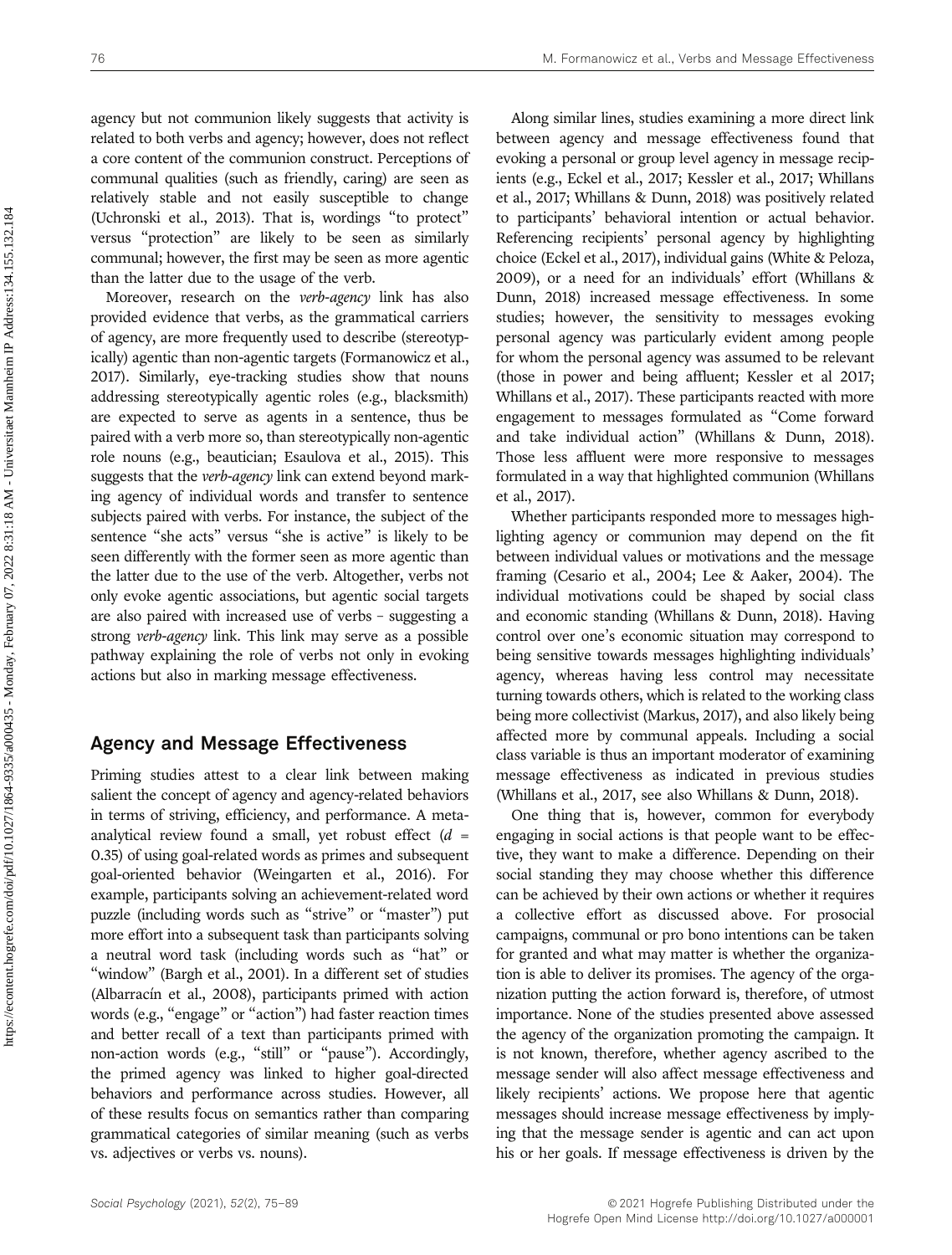perception of the message sender as agentic, then this should occur largely independent from the participant's own social standing.

Yet, all of the studies in the agency-message effectiveness domain were conducted in reference to prosocial entities, thus leaving open the question of whether the same principle applies to the effectiveness of messages put forward by business organizations. One could speculate that efficiency and striving are taken for granted for business companies. Accordingly, it may matter more in the evaluation of message effectiveness whether the company is also oriented toward others. For example, entrepreneur campaigns were more successful on the crowdfunding platform when they included more prosocial words (Pietraszkiewicz et al., 2017). In order to make their messages effective, business companies may therefore want to appear not even more agentic but rather communal.

# Overview of the Present Research

Together, the literature suggests that verbs prompt agency and that agency improves message effectiveness. Three issues were, however, neglected. The first focal issue regards the effectiveness of verbs in communication outcomes. Applying syllogistic reasoning one may expect that given the two before-mentioned premises (verbs prompt agency and agency improves message effectiveness), verbs should logically enhance the effectiveness of the messages. In the first archival study, we test whether verbs (vs. adjectives) are in general seen as more agentic. In this way, we replicate prior findings on the verb-agency link in a broader context and extend previous findings on pseudo-words (see Formanowicz et al., 2017) to inferences from real words. Furthermore, in three experiments, we test whether the use of verbs affects message effectiveness. Based on prior research on the verb - agency link (Formanowicz et al., 2017), and on agency and message effectiveness (e.g., Eckel et al., 2017; Whillans & Dunn, 2018), we predict that slogans using verbs will be perceived as more agentic and more effective than slogans relying on adjectives as the focal words.

The relative lack of knowledge regarding the role of grammar in affecting message effectiveness contributes to the second neglected issue that is the interplay of grammar and message content. We focus on the two types of agency that can be conveyed through language. The first is the semantic agency, referring to *what* we say, for instance by using words representing the core concept of the agency such as accomplishment or goal (Pietraszkiewicz et al., 2019). The second is the grammatic agency, referring to how we talk about things, for example, by using verbs (Formanowicz et al., 2017). These two types of agency in language were intertwined in the prior studies, and so it

is not known, whether their references in language affect message effectiveness to a similar extent. Indeed, past research focusing on recipients has found different effectiveness with foci on personal agency versus communion (e.g., acting as part of a community vs. highlighting personal agency; see Eckel et al., 2017; Kessler et al., 2017; Whillans & Dunn, 2018; Whillans et al., 2017). In the present experiments, we rather focused on the semantics in the message of the slogan (referring to acting/goal achievement – agency vs. helping/collaboration – commu*nion*). This allowed us to disentangle the importance of grammatical cues and semantic cues of agency linked to the message sender/agent for message effectiveness.

Importantly, however, the relationship between semantics and grammar may be additionally contingent on the contextual cues in the NGO (Studies 2 and 3) and in the corporate context (Study 4). There may be a default assumption for NGOs to be communal and for corporate entities to be agentic. It is possible that communication of those entities is most efficient when framed along dimension other than the default one. For prosocial campaigns, where communion can be taken for granted semantic agency might be particularly relevant. For business actions, where goal-orientation can be assumed, it may be that communion is a key predictor of message effectiveness. It is not known, how the grammatical agency can add to that picture. Assuming its subtle and implicit role, it may work independently of semantics, increasing any message effectiveness due to its relationship with activity and taking actions. However, it may also increase message effectiveness where the agency is of utmost importance or disrupt the effectiveness of the messages (for a lack of fit) where communion plays the most important role. Beyond the obvious implications for communication practices, the answer to this question has theoretical relevance, as it would address the role of grammar in relation to content, providing further insights into the interplay between semantic and meta-semantic properties of verbs.

Finally, the third neglected issue refers to how the perception of the message sender contributes to message effectiveness. So far studies examining agentic content in persuasive messages focused on messages evoking a sense of personal agency among message recipients. However, messages can also convey information about the message sender. To the extent to which they are seen as agentic or capable of implementing their proposed actions, the messages they put forward may also be seen as more persuasive. We address this question both in NGO and corporate contexts. Given the focus on the message sender and message effectiveness, we do not hypothesize moderation by participants' economic standing – which was apparent when message effectiveness was examined with references to message recipients.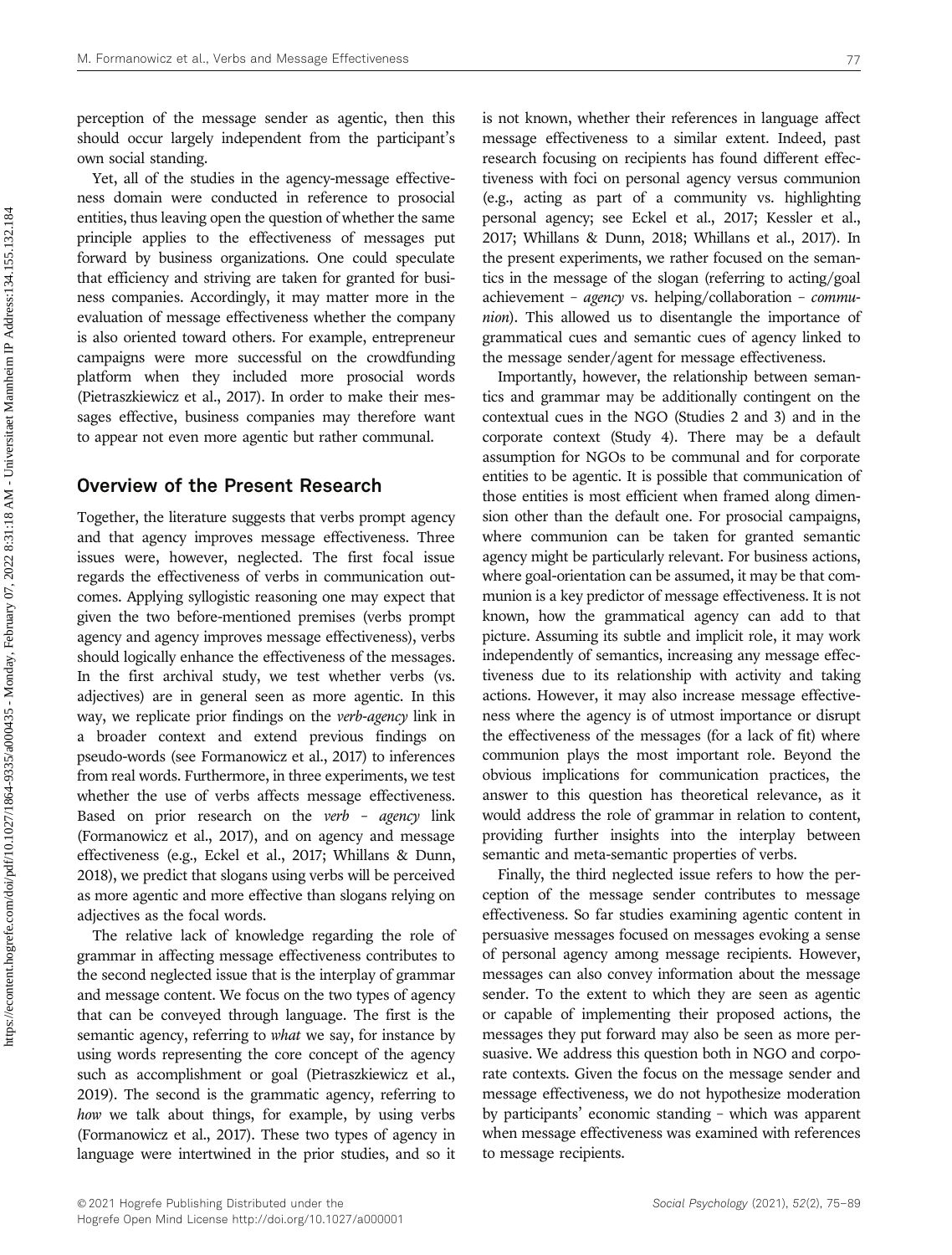Study 1 was an archival analysis of existing word ratings for a sample of verbs and adjectives, allowing to address first the basic question of whether real verbs are in general evaluated as more agentic than adjectives. Studies 2 and 3 were experiments with a similar design in which we varied grammatical cues (verb vs. adjective) and semantical cues with agentic versus communal messages (e.g., "We act" vs. "We help") to investigate comprehensively whether using verb-slogans and semantic agency translate into higher perceived effectiveness in NGO context. Study 4 applied a similar conceptual design in a corporate context. We report how we determined our sample size, all data exclusions, all manipulations, and all measures in the experiments. The data used in this research and supporting information are available on our Online Science Framework (OSF) project site at [https://osf.io/bgrsy/.](https://osf.io/bgrsy/)

# Study 1: Verbs and Adjectives in Word Ratings

First, we aim to replicate that verbs in comparison to adjectives have higher agency (Formanowicz et al., 2017), with the use of real (rather than pseudo) words. For this purpose, we employed existing databases of words ratings. Specifically, we used ratings of valence, arousal, and dominance (Warriner et al., 2013), as well as of concreteness of words (Brysbaert et al., 2014) from large norming datasets to not only provide further evidence of the verb-agency link but also bolster its stability when typical correlates of grammatical class and semantics are controlled for (see also Formanowicz et al., 2017).

# Method

Two datasets were merged to provide information about the meaning associated with verbs and adjectives. An evaluation of 13,915 English words (Warriner et al., 2013) provided information on valence (measured on a 9-point scale unhappy to happy), arousal (calm to excited), and dominance (controlled to in control). The latter scale provides a good approximation of agency, as the agency is related to having control over one's own actions (Abele & Wojciszke, 2014; Bandura, 1989). We also added a measure of how abstract versus concrete the word is (5-point scale), taken from Brysbaert et al.'s (2014) archive of 40,000 English words. The resulting matched dataset was further limited only to those words that can be unambiguously classified as either verb (e.g., involve or consolidate) or adjective (e.g., addictive or additional). This strategy allowed us to obtain 950 unique verbs and 2,115 unique adjectives.

### Results

To test whether the grammatical category is related to agency ascriptions of words, we applied regression analysis. In the first step, we entered measures of valence  $(B = 0.57)$ ;  $SE = 0.01$ , arousal ( $B = -0.04$ ;  $SE = 0.01$ ), and concreteness ( $B = -0.05$ ;  $SE = 0.02$ ) – full results of this analysis are presented in the top section of Table 1. In the second step, the grammatical category was added to the set of predictors (with verbs coded as 1 and adjectives coded as 0). As presented in the lower section of Table 1, above and beyond the effects of covariates, verbs are evaluated as more agentic than adjectives  $(B = 0.31; SE = 0.03)$ .

# Study 2: Verbs Versus Adjectives: Slogans Affecting Perceived NGO Campaign Success

The aim of the second study was to experimentally establish the hypothesized effects of grammatical and semantical agency on perceived message effectiveness via the ascribed agency. Communion ascriptions were assessed as well to establish the specificity of effects via the agency. Perceived effectiveness is a common dependent variable in research, and its relevance for actual effectiveness has been shown (see Dillard et al., 2007), therefore it served as the dependent variable in the experiments.

# Method

#### Participants

All participants were recruited through Prolific ([https://](https://www.prolific.co) [www.prolific.co](https://www.prolific.co)) at a rate of  $\angle$  47.80 per hour. They were adult US citizens and their native language was English. From the pool of completed questionnaires, we have excluded 14 participants based on the attention-check question: "To continue click No" (Wiener et al., 2014) and a seriousness check (Aust et al., 2013, addressing how serious participants were in filling the study. Finally, 59 participants were excluded based on another attention-check question examining the verbatim recollection of the presented short slogan. Please note that for Studies 2 and 3, we employed a very conservative measure of attention with the verbatim recall of the presented slogan due to the acknowledged need to check data quality in such paid online platforms. Therefore, for the experimental condition "We help", for instance, participants with responses such as "We care" or "We are helping" were excluded based on the criterion to let only exact wording pass. The final sample consisted of 255 participants (112 women, 142 men, and 1 person not indicating their gender,  $M_{\text{age}} = 33.67$ ,  $SD_{\text{age}} = 11.44$ ;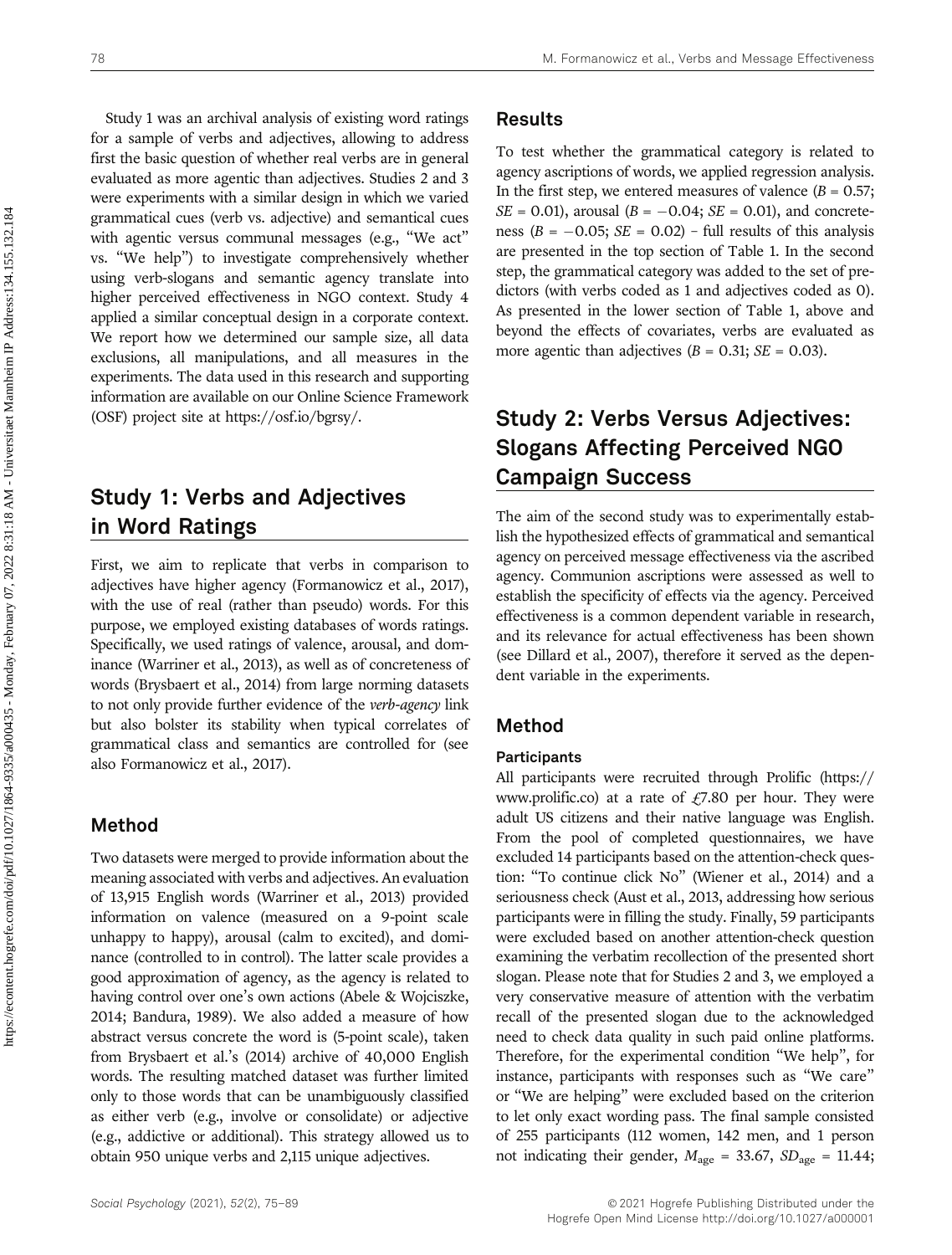Table 1. Regression model for word ratings and the effect of grammatical category for Study 1

|                      | $R^2$ or $\Delta R^2$ | B                                             | SE B |
|----------------------|-----------------------|-----------------------------------------------|------|
| Step 1               | $.60***$              |                                               |      |
| Intercept            |                       | $2.68***$                                     | 0.09 |
| Concreteness         |                       | $-0.05**$                                     | 0.02 |
| Valence              |                       | $0.57***$                                     | 0.01 |
| Arousal              |                       | $-0.04**$                                     | 0.01 |
|                      |                       | $F(3, 3,061) = 1526.61$ ; $p \lt .001$        |      |
| Step 2               | $.02***$              |                                               |      |
| Intercept            |                       | $2.64***$                                     | 0.09 |
| Concreteness         |                       | $-0.08***$                                    | 0.02 |
| Valence              |                       | $0.56***$                                     | 0.01 |
| Arousal              |                       | $-0.03*$                                      | 0.01 |
| Adjectives vs. Verbs |                       | $0.31***$                                     | 0.03 |
|                      |                       | $\Delta F(1, 3,060) = 145.69$ ; $p \lt 0.001$ |      |

Note. \* $p \lt .05$ , \*\* $p \lt .01$ , \*\*\* $p \lt .001$ .

basic information about participants in Studies 2–4 are presented in Table 2). We relied on G\*Power 3.1 software (Mayr et al., 2007) to calculate the sample size, using a power of 80% benchmark for a medium effect size of  $f =$ 0.25 (Cumming, 2014).

#### Procedure and Materials

Participants were informed that the study concerned the effectiveness of NGO campaigns and more specifically perceptions of succinct slogans that would form the basis for more specific campaigns in the future. Specifically, the instruction read as follows:

"As previously mentioned, we are also investigating perceptions of brief slogans in this preliminary study. We draw from a collection of several short slogans that will form the basis for more specific campaigns in the future. However, for this study, we are only interested in the perception of the basic slogans."

Participants were randomly assigned to view a slogan employing either agentic or communal content (referring to acting or helping) based on frequently used adjectives in agency and communion scales (specifically referring to acting or helping, Abele & Wojciszke, 2007), with the message expressed with the use of a verb or an adjective. Thus, the study consisted of four experimental conditions: two slogans employing verbs ("We act,"  $N = 63$  or "We help,"  $N = 67$ ) and two slogans employing adjectives ("We are active,"  $N = 66$  or "We are helpful,"  $N = 59$ ). For a graphical demonstration of the manipulation and materials used in Studies 2 and 3, see Figure 1. The G.C.Y.W. sign appeared in the upper left corner of each succinct slogan. It was fictitious and did not refer to any existing NGO.

#### Measures

Participants were first asked how indicative the slogan was for the NGO's agency and communion. Agency was measured with three items (e.g., "This NGO strives to achieve its goals even if obstacles have to be conquered"). Communion was also measured with three items (e.g., "This NGO cares about being integrated in the community"). To assess the perceived effectiveness of the message we used two items ("Based on this slogan, how successful would you estimate this campaign to be?" and "Based on this slogan, do you believe this campaign is an outright failure?" – reverse coded). All the questions were assessed with a scale ranging from 1 (= *not at all*) to 9 (= *very much*), the obtained results were averaged, and combined to form indicators of agency, communion, and message effectiveness respectively. The reliability coefficients, means, standard deviations, and correlation coefficients of the measures used in Study 2 are presented in Table 3.

At the end of the study, participants were asked attention-check questions and also to provide demographic information concerning their gender, age, ethnicity, as well as social status, and political views. Social status was measured using three variables: self-reported income, subjective status, and education.

Table 2. Participant demographic characteristics across studies

| Study                         | 2                                        | 3                                                     | 4                                         |
|-------------------------------|------------------------------------------|-------------------------------------------------------|-------------------------------------------|
| Ν                             | 255                                      | 194                                                   | 272                                       |
| % Female                      | 43.9                                     | 43.3                                                  | 58.8                                      |
| % Caucasian                   | 77.3                                     | 74.7                                                  | 80.1                                      |
| % College graduates           | 61.9                                     | 64.9                                                  | 62.9                                      |
| Mdn age (range)               | $31(18-77)$                              | $33(21 - 70)$                                         | $34(18-69)$                               |
| Mdn income (range)            | \$40 K to \$50 K<br>$($10 K to > 150 K)$ | \$30 K to \$39,999 K<br>$(\langle$ \$10 K to > 150 K) | \$40 K to \$50 K<br>(< \$10 K to > 150 K) |
| Mdn subjective status (range) | $5(1-10)$                                | $5(1-10)$                                             | $5(1-10)$                                 |
| Mdn political views (range)   | $3(1-7)$                                 | $3(1-7)$                                              | $3(1-7)$                                  |

Note. For income, the scale ranges from \$10,000 and below to \$150,000 and above, with \$10,000 intervals in between. For subjective status, the scale ranges from 1 1 (= bottom of the social ladder) to 10 (= top of the social ladder). For political views, the scale ranges from 1 (= very liberal) to 7 (= very conservative).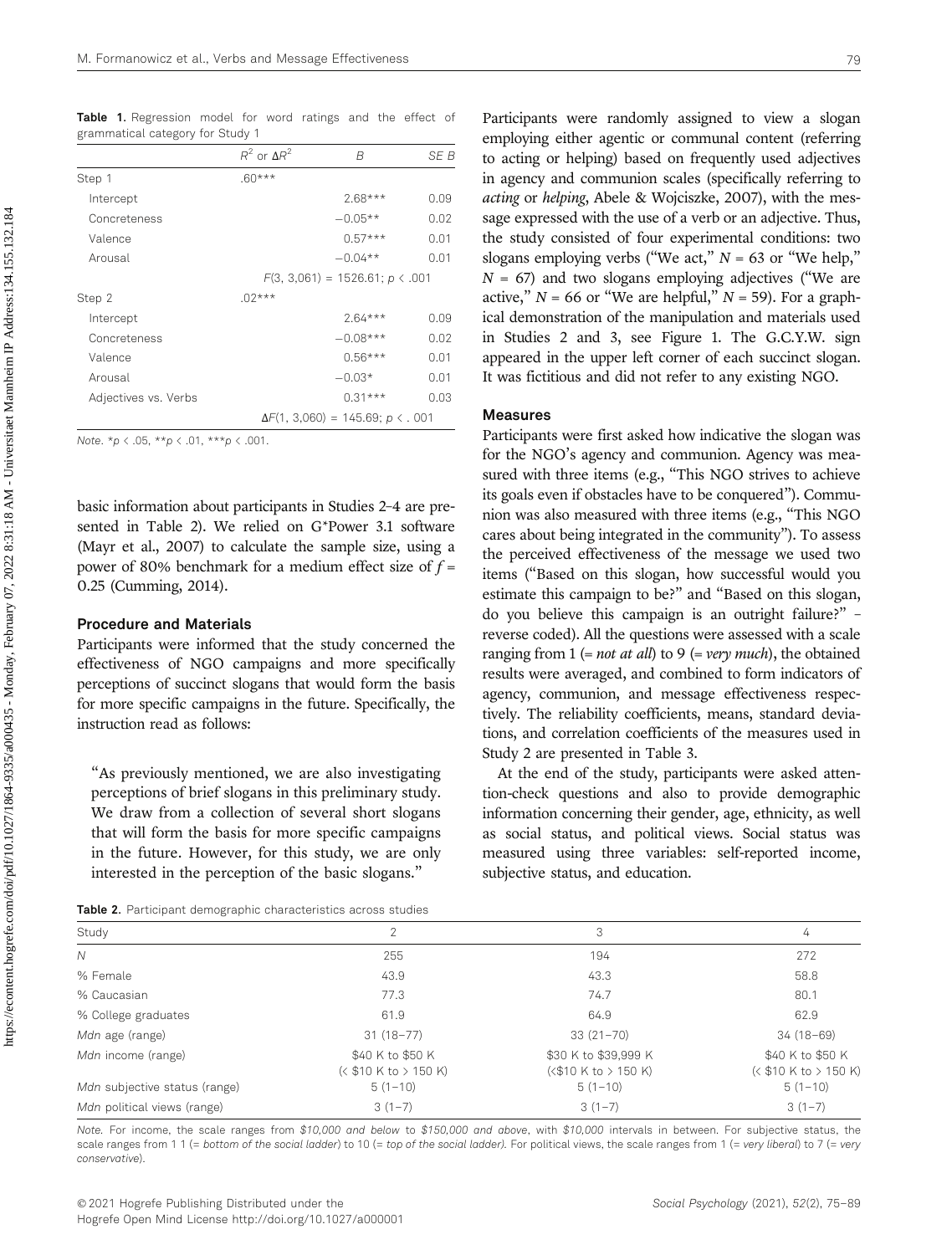

Figure 1. Visual material presented to the participants in Studies 2 and 3.

Table 3. Reliability coefficients, means, standard deviations and correlation coefficients for the variables used in Study 2

|                  | $\alpha$ | М    | SD   |          |          |
|------------------|----------|------|------|----------|----------|
| 1. Agency        | .90      | 5.60 | 2.02 | $.50***$ | $.66***$ |
| 2. Communion     | -87      | 6.00 | 1.86 |          | $.52***$ |
| 3. Effectiveness | 85       | 567  | 2.10 |          |          |

Note. \*\*\*p < .001.

# Results

The Electronic Supplemental Material (ESM 1) contains all information regarding tests of interaction effects between grammatical agency, semantic agency, social status variables, and political views. The findings were nonsignificant and as more peripheral to the current research, they will be briefly summarized and discussed in the General Discussion.

#### Agency

To examine whether the experimental manipulations affected the perceptions of agency, we conducted a 2 (grammatical form: verbs vs. adjectives)  $\times$  2 (semantic content: agentic vs. communal) analysis of variance (ANOVA) on the measure of perceived agency. The analysis revealed the expected main effect of the grammatical form,  $F(1, 251) = 15.07$ ,  $p < .001$ ,  $\eta_p^2 = .06$ , 95% CI [.01, .12], indicating that NGOs using verbs in slogans  $(M =$ 6.01;  $SD = 1.94$ ) were seen as more agentic than NGOs using adjectives in slogans ( $M = 5.17$ ;  $SD = 2.03$ ). Moreover, there was also the expected significant effect of the semantic content,  $F(1, 251) = 39.05$ ,  $p < .001$ ,  $\eta_p^2 = .14$ , 95% CI [.06, .21], indicating that NGOs using agentic words in slogans ( $M = 6.30$ ;  $SD = 1.94$ ) were indeed seen as more agentic than NGOs using communal words in slogans  $(M = 4.89; SD = 1.86)$ . The interaction was not significant,  $F(1, 251) = 0.41$ ,  $p = .53$ . The results for the agency indicate that both grammatical and semantic content independently contributed to the ascriptions of the agency. Considering the effect sizes, semantic content not surprisingly affects the attributions of agency more strongly. Yet, the role of grammar is still present, above and beyond the meaning of the message, in line with the meta-semantic role of verbs predicted by the verb-agency link. The means and standard deviations for all the dependent variables across all conditions are presented in Table 4.

#### Communion

To examine whether the experimental manipulations affected the perceptions of communion, we conducted a 2 (grammatical form: verbs vs. adjectives)  $\times$  2 (semantic content: agentic vs. communal) ANOVA. The analysis revealed a marginal main effect of the grammatical form,  $F(1, 251) = 3.81, p = .052, \eta_p^2 = .02, 95\% \text{ CI} [.00, .06],$ suggesting that NGOs using verbs in slogans ( $M = 6.23$ ;  $SD = 1.73$ ) were seen as more communal than NGOs using adjectives in slogans ( $M = 5.75$ ;  $SD = 1.96$ ). In line with predictions, the effect of semantic content was more substantial for the evaluation of communion,  $F(1, 251) = 18.94$ ,  $p <$ .001,  $\eta_p^2$  = .07, 95% CI [.02, .14], indicating that NGOs using communal words in slogans ( $M = 6.50$ ;  $SD = 1.61$ ) were indeed seen as more communal than NGOs using agentic words in slogans ( $M = 5.51$ ;  $SD = 1.96$ ). The interaction was not significant,  $F(1, 251) = 0.17$ ,  $p = .68$ .

#### Effectiveness

Turning to our primary dependent variable, the same design ANOVA revealed the expected main effect of the grammatical form,  $F(1, 251) = 11.45$ ,  $p = .001$ ,  $\eta_p^2 = .04$ , 95% CI [.01, .10], indicating that NGOs using verbs in slogans ( $M = 6.06$ ;  $SD = 2.06$ ) were seen as more effective than NGOs using adjectives in slogans  $(M = 5.26; SD =$ 2.07). Moreover, there was also the expected significant effect of the semantic content,  $F(1, 251) = 20.27$ ,  $p < .001$ ,  $\eta_p^2$  = .08, 95% CI [.02, .14], indicating that NGOs using agentic words in slogans ( $M = 6.21$ ;  $SD = 2.04$ ) were indeed seen as more effective than NGOs using communal words in slogans ( $M = 5.12$ ;  $SD = 2.02$ ). The interaction was not significant,  $F(1, 251) = 0.90$ ,  $p = 0.34$ . The results of Study 2 indicate that both grammatical and semantic agencies contribute to message effectiveness.

#### Indirect Effect

To test for the hypothesized indirect effect of grammatical form on perceived message effectiveness via agency ascriptions, we conducted a mediation analysis using Hayes' (2013a, 2013b) macro and 1,000 bootstrap procedure. We included communion as a second parallel mediator to examine, whether the effect of grammar is limited to the agency only. As semantic content did not interact with grammatical form in neither of the variables, it was included as a covariate in the model (see Figure 2). The model explained 52% of the variation in effectiveness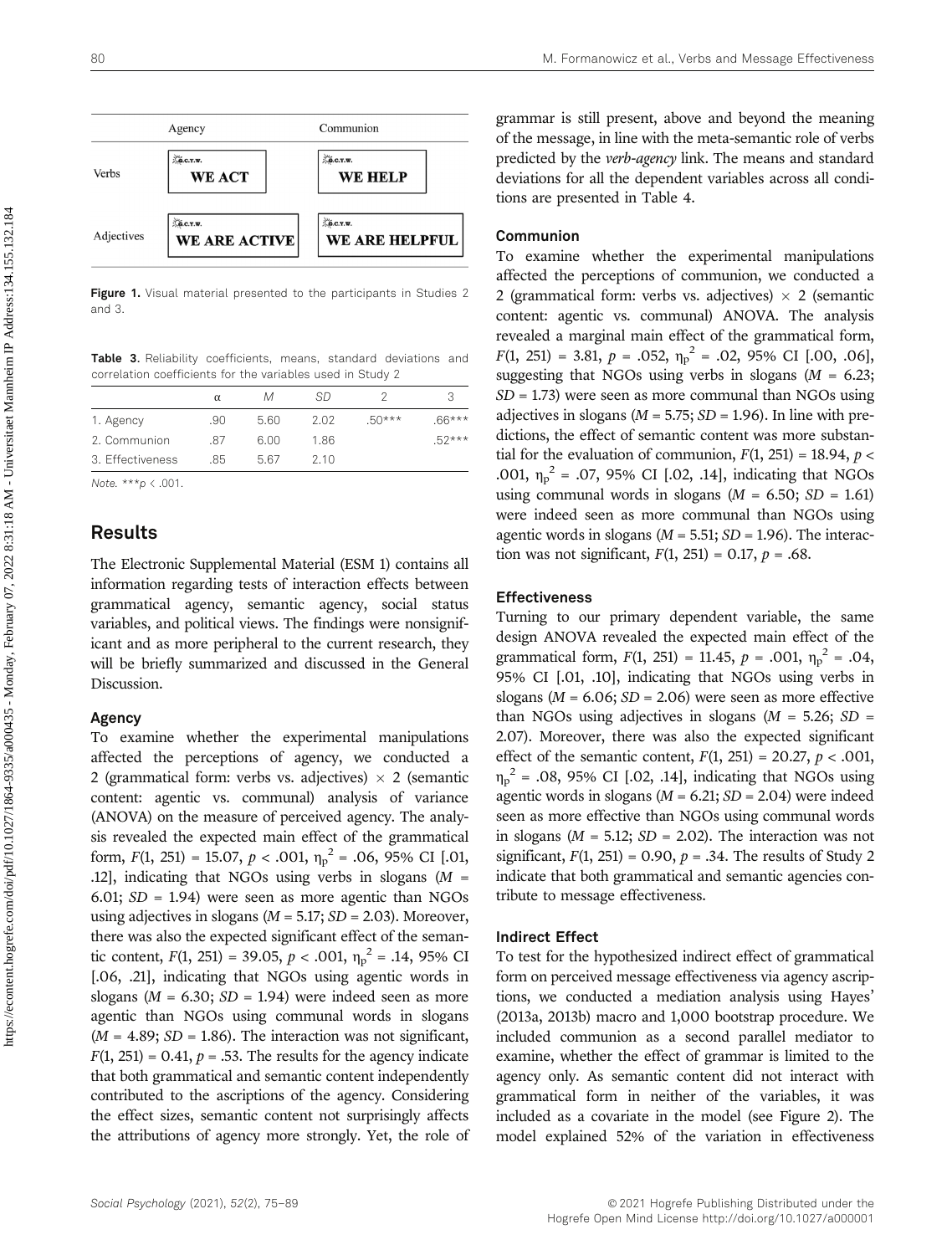|               |      |      | Semantic agency |      |      |      | Semantic communion |           |
|---------------|------|------|-----------------|------|------|------|--------------------|-----------|
|               |      | Verb | Adiective       |      | Verb |      | Adjective          |           |
| Variable      | М    | SD   | М               | SD   | М    | SD   | М                  | <b>SD</b> |
| Agency        | 6.84 | .56  | 5.79            | 2.13 | 5.24 | 1.95 | 4.49               | 1.67      |
| Communion     | 5.78 | .88  | 5.25            | 2.02 | 6.66 | 1.47 | 6.32               | 1.75      |
| Effectiveness | 6.76 | .86  | 5.68            | 2.07 | 5.40 | 2.02 | 4.80               | 1.98      |

Table 4. Descriptive statistics for effectiveness, agency, and communion indicators in Study 2

scores,  $R^2 = .52$ ;  $p < .001$ . As expected, the indirect effect via agency was significant (point estimate = 0.32; Boot CIs [0.13, 0.57]), the indirect effect via communion, however, was not (point estimate = 0.20; Boot CIs  $[-0.01, 0.42]$ .

# Study 3: Verbs Versus Adjectives: Slogans Affecting Perceived NGO Campaign Success – Pre-Registered Replication of Study 2

Study 2 provided the first evidence that both grammatical and semantic language cues related to agency affect message effectiveness due to agency ascribed to the message sender. However, one experiment is not enough to make a valid claim about a relationship between variables (Asendorpf et al., 2013), therefore we repeated Study 2 with a replication preregistered at [https://osf.io/w](https://osf.io/w8um3/?view_only=a521281371a5417ab7f654599818d926)8um3/?view\_ only=a521281371a5417ab7f[654599818](https://osf.io/w8um3/?view_only=a521281371a5417ab7f654599818d926)d926. 1

# Method

#### Participants

All participants were recruited through Amazon Mechanical Turk (Buhrmester et al., 2011) at a rate of \$8.00 per hour. Similarly to Study 2, all participants were adult US citizens and their native language was English. From the pool of completed questionnaires, 11 participants were excluded based on the same attention-check and seriousness questions as in Study 2. Finally, 63 participants were excluded based on deviations in the verbatim recollection of the presented short slogan. The final sample consisted of 194 participants (84 women and 110 men,  $M_{\text{age}} = 35.19$ ,  $SD<sub>age</sub> = 10.75$ . As in Study 2, in Study 3 we relied on G\*Power 3.1 software (Mayr et al., 2007) to calculate the sample size, using a power of 80% benchmark for a medium effect size of  $f = 0.25$  (Cumming, 2014).

#### Procedure and Materials

The cover story and manipulations used in the study were exactly the same as in Study 2 with four experimental conditions: two slogans employing verbs ("We act,"  $N =$ 53 or "We help,"  $N = 49$ ) and two slogans employing adjectives ("We are active,"  $N = 42$  or "We are helpful,"  $N = 50$ ).

#### Measures

All measures used in Study 3 were identical to those used in Study 2 with one exception: To assess effectiveness, we used one additional item in comparison to Study 2: "Based on this slogan, how persuasive do you perceive this campaign could be?" – with the scale ranging from  $1$  (= *not at all*) to  $9$  (= *very* much). Similarly to Study 2, at the end of the questionnaire, participants provided demographic information concerning their gender, age, ethnicity, as well as social status, and political views. The reliability coefficients, means, standard deviations, and correlation coefficients of the effectiveness indicator and agency and communion scales are presented in Table 5.

### Results

### Agency

To examine whether the experimental manipulations affected the perceptions of agency, we conducted a 2 (grammatical form: verbs vs. adjectives)  $\times$  2 (semantic content: agentic vs. communal) ANOVA on the measure of perceived agency. The analysis revealed the expected main effect of the grammatical form,  $F(1, 190) = 4.98$ ,  $p = .03$ ,  $\eta_p^2$  = .03, 95% CI [.00, .08], indicating that NGOs using verbs in slogans ( $M = 6.48$ ;  $SD = 1.52$ ) were seen as more agentic than NGOs using adjectives in slogans ( $M = 5.87$ ;  $SD = 1.93$ ). Moreover, there was also the expected significant effect of the semantic content,  $F(1, 190) = 13.12$ ,  $p < .001$ ,  $\eta_p^2$  = .07, 95% CI [.01, .14], indicating that NGOs using agentic words in slogans ( $M = 6.65$ ;  $SD = 1.46$ ) were indeed seen as more agentic than NGOs using communal words in slogans ( $M = 5.75$ ;  $SD = 1.89$ ). The interaction was not significant,  $F(1, 190) = 0.60$ ,  $p = .44$ . The results for the agency

<sup>1</sup> We preregistered one additional question (i.e., "Based on this slogan, how convincing do you perceive this campaign could be?") to measure campaign effectiveness, however, due to an error in the process of programming Study 2, this question was not included in the final version of the experiment.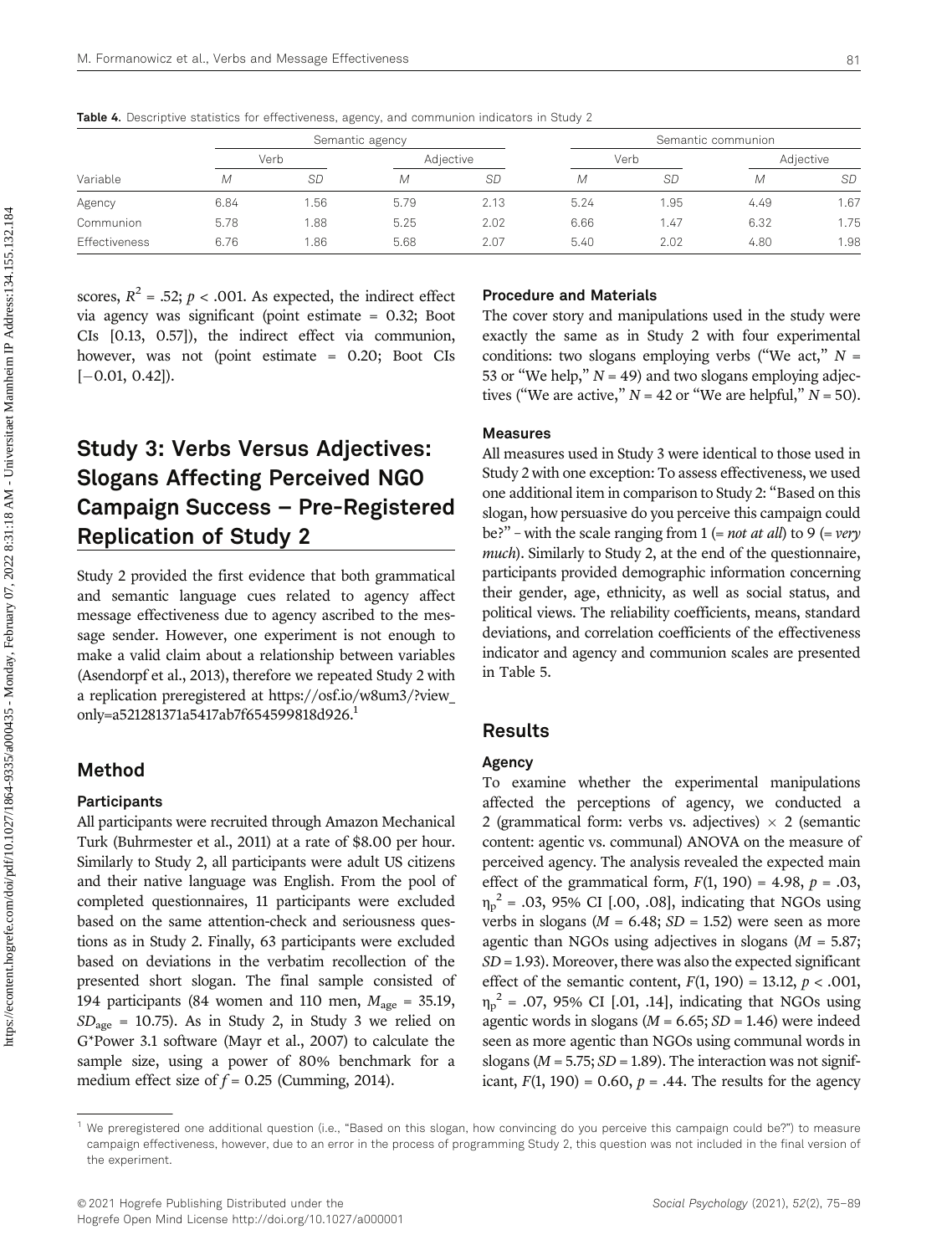

Figure 2. Indirect model tested in Study 2. Coefficients are unstandardized regression weights followed by standard errors.  $\gamma$  < .06;  $\star\kappa$  < .01; \*\*\* $p \le .001$ .

Table 5. Reliability coefficients, means, standard deviations, and correlation coefficients for the variables in Study 3

|                  | α   | М    | SD.  |          |          |
|------------------|-----|------|------|----------|----------|
| 1. Agency        | .84 | 6.19 | 175  | $.41***$ | $.63***$ |
| 2. Communion     | .88 | 6.43 | 175  |          | $.54***$ |
| 3. Effectiveness | 84  | 5.88 | 1.92 |          |          |
|                  |     |      |      |          |          |

Note. \*\*\*p < .001.

indicate that both grammatical and semantic content independently contributed to the ascriptions of the agency. The means and standard deviations for all the dependent variables across all conditions are presented in Table 6.

#### Communion

To examine whether the experimental manipulations affected the perceptions of communion, we conducted a 2 (grammatical form: verbs vs. adjectives)  $\times$  2 (semantic content: agentic vs. communal) ANOVA on the measure of perceived communion. The analysis revealed the expected significant effect of the semantic content,  $F(1, 190) = 27.77, p < .001, \eta_p^2 = .13, 95\% \text{ CI} [.05, .22],$ indicating that NGOs using communal words in slogans  $(M = 7.04; SD = 1.69)$  were indeed seen as more communal than NGOs using agentic words in slogans  $(M = 5.80; SD =$ 1.59). The main effect of grammatical form,  $F(1, 190) =$ 1.29,  $p = .26$  and the interaction,  $F(1, 190) = .27$ ,  $p = .60$ were not significant.

#### Effectiveness

Turning to our primary dependent variable, the same design ANOVA revealed the expected main effect of the grammatical form,  $F(1, 190) = 4.44$ ,  $p = .036$ ,  $\eta_p^2 = .02$ , 95% CI [.00, .08], indicating that NGOs using verbs in slogans ( $M = 6.16$ ;  $SD = 1.76$ ) were seen as more effective than NGOs using adjectives in slogans ( $M = 5.57$ ;  $SD = 2.04$ ). However, the main effect of semantic content,  $F(1, 190) =$ 0.36,  $p = .55$  and the interaction,  $F(1, 190) = 0.07$ ,  $p = .79$ were not significant.

#### Indirect Effect

To test for the hypothesized indirect effect of grammatical form on perceived message effectiveness via agency ascriptions, we conducted a mediation analysis using Hayes' (2013a, 2013b) macro and 1,000 bootstrap procedure. We included communion as a second parallel mediator to examine, whether the effect of grammar is limited to the agency only. As semantic content did not interact with grammatical form in neither of the variables, it was included as a covariate in the model – see Figure 3. The model explained 49% of the variation in effectiveness scores,  $R^2 = .49$ ;  $p < .001$ . As expected, the indirect effect via agency was significant (point estimate = 0.26; Boot CIs [0.03, 0.52]), the indirect effect via communion, however, was not (point estimate = 0.11; Boot CIs  $[-0.08, 0.33]$ .

# Study 4: Verbs Versus Adjectives: Slogans Affecting Perceived Company Campaign Success – Further Replication

In the NGO context, we obtained a clear effect of grammatical agency, increasing message effectiveness. However, two secondary findings varied across Studies 2 and 3. First, the grammatical category (somewhat surprisingly) affected perceived communion in Study 2 but not in Study 3. This effect may be just a chance finding or it can represent a general tendency for communion and agency ratings to cooccur given their joint relationship to valence (Suitner & Maass, 2008). Second, in Study 2 but not 3, we obtained also a similar effect of the semantic agency on effectiveness. The results of the two studies indicate that semantic agency is less reliably related to message effectiveness in the NGO context than the grammatical agency. In Study 4,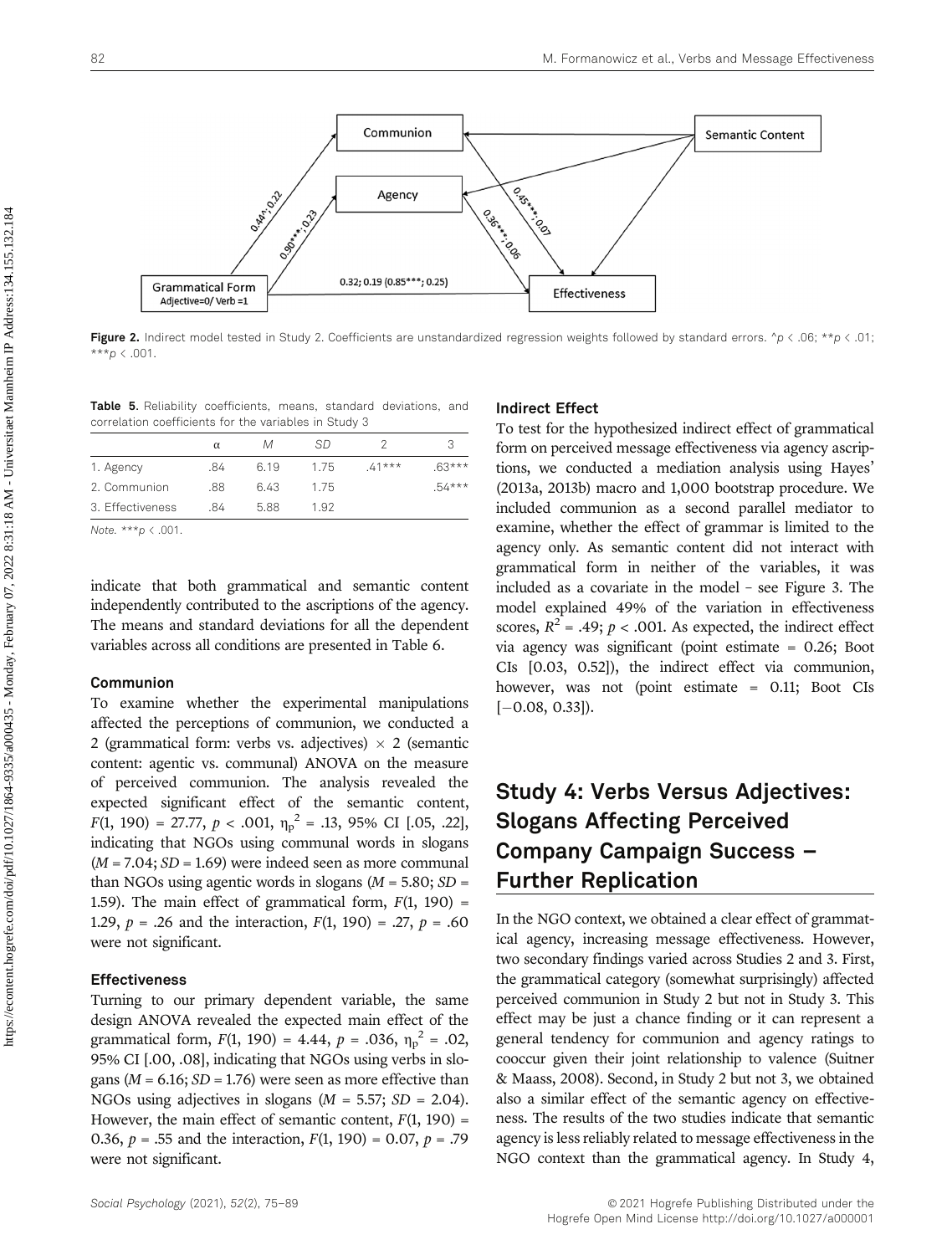| Variable      |      | Semantic agency |      |           | Semantic communion |           |      |           |  |
|---------------|------|-----------------|------|-----------|--------------------|-----------|------|-----------|--|
|               |      | Verb            |      | Adjective |                    | Verb      |      | Adjective |  |
|               | М    | <b>SD</b>       | М    | <b>SD</b> | М                  | <b>SD</b> | М    | <b>SD</b> |  |
| Agency        | 6.80 | 1.37            | 6.45 | 1.55      | 6.12               | 1.60      | 5.39 | 2.10      |  |
| Communion     | 5.87 | 1.61            | 5.72 | 1.57      | 7.24               | 1.44      | 6.85 | 1.90      |  |
| Effectiveness | 6.27 | .68             | 5.62 | 2.03      | 6.03               | 1.86      | 5.53 | 2.06      |  |

Table 6. Descriptive statistics for agency, communion, and effectiveness indicators in Study 3



Figure 3. Indirect model tested in Study 3. Coefficients are unstandardized regression weights (with standard errors in parenthesis).  $*_p$  < .05;  $***p \in .001$ .

we aimed to replicate Studies 2 and 3 in a corporate context.

To examine the role of semantic and grammatical agency for message effectiveness in this realm, we employed (new) agentic and communal messages that promote company images with either verbs or adjectives. We consider this study exploratory because various predictions can be formed. First, it could be assumed that the agency (both semantic and grammatical) affects message effectiveness. This could be further refined to only grammatical agency affecting message effectiveness as even in Study 3, targeting an NGO, the semantic agency was not a valid predictor. Secondly, as outlined in the introduction, it could also be assumed that there is little wiggle room for evaluations of agency for business entities because they are predominantly – and by default – associated with achievement and striving. Thus, what may matter more in the evaluation of businesses is whether they care for others (Pietraszkiewicz et al., 2017). Here, add-on agency information, both grammatical and semantic, would be irrelevant for both evaluations of the sender and message effectiveness in general. However, message effectiveness, in that case, would be predominantly dependent on communion.

#### Method

The design of Study 4 was similar to the one applied in Studies 2 and 3 with the following differences. First, we created a business rather than an NGO context. Participants were instructed as follows:

"have a look at one randomly selected draft of the campaign outline created for an anonymous entrepreneur. This draft will be later developed into a full campaign, but for now, we would like to know whether the general direction of this campaign is favorable for the company.

Please check out these materials carefully and then indicate your first impression of it."

Second, in Studies 2 and 3 we used only one short sentence per condition to manipulate grammatical agency and semantic content. In Study 4, we used four phrases per condition. For a graphical demonstration of the manipulation and materials used in Study 4, see Figure 4. Third, given that some of the newly developed materials contained phrases that overlapped with the content of items previously used to measure agency and communion, we included new items for the purpose of measurement of these dimensions. Finally, given the high exclusion rate based on the previously used verbatim recollection of the presented slogans, we now presented participants with a recognition task. They were presented with four sentences (of which two had appeared in the actual manipulation). They were asked for each independently to indicate whether they have seen this sentence in the campaign material. This allowed us to compute an incremental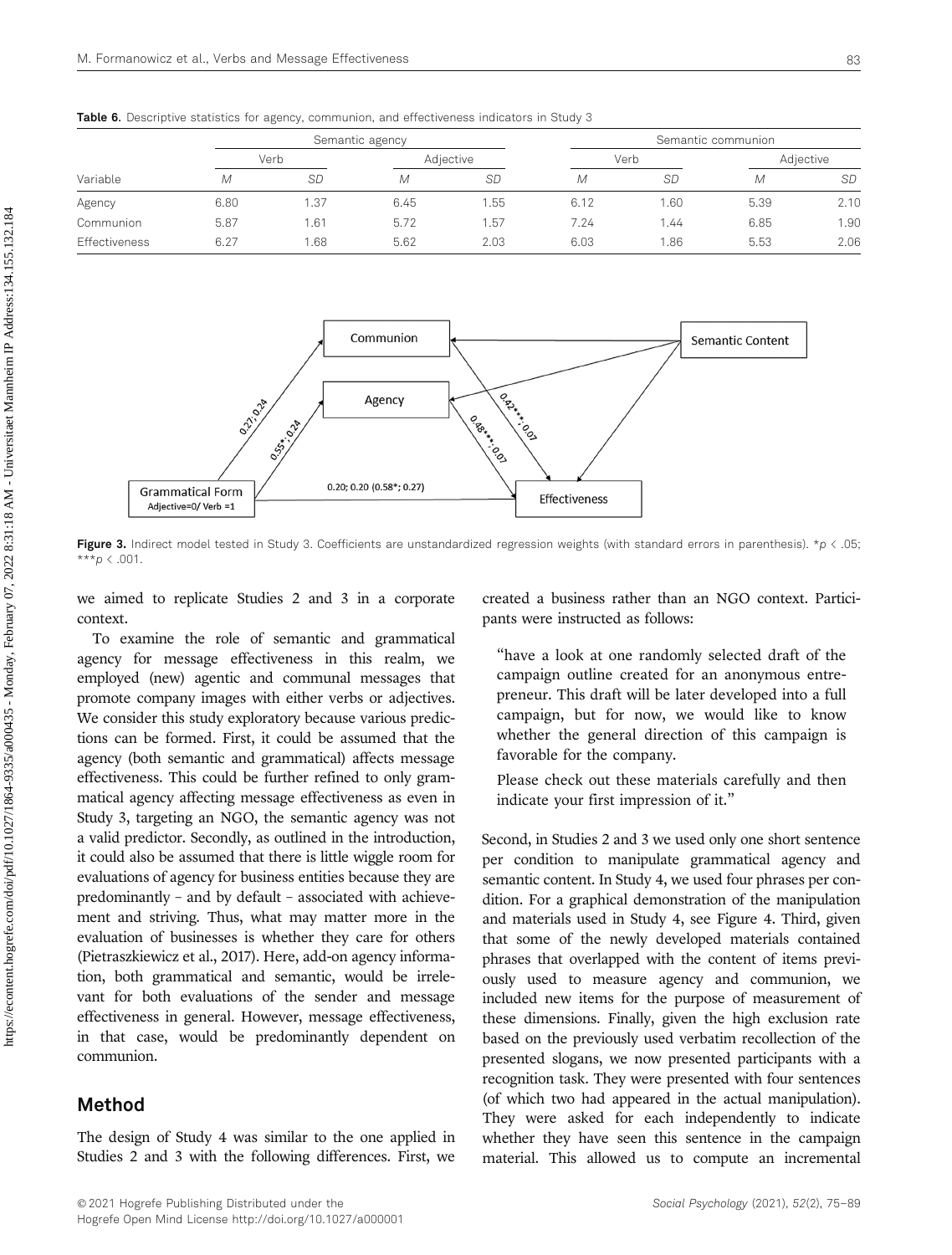

Figure 4. Visual material presented to the participants in Study 4.

measure across the four recognition items and qualify to the study those participants who responded above chance level (75% of correct answers or more).

#### **Participants**

All participants were recruited through Prolific at a rate of £9.38 per hour. They were adult US citizens and their native language was English. From the pool of completed questionnaires, two participants were excluded based on the same attention-check and seriousness questions as in Studies 2 and 3. Seven participants were excluded based on the recognition task (less than  $75%$  correct answers).<sup>2</sup> The final sample consisted of 272 participants (160 women, 109 men, and three people indicating another gender as a response;  $M_{\text{age}} = 36.84$ ,  $SD_{\text{age}} = 11.49$ ). As in Studies 2 and 3, we relied on G\*Power 3.1 software (Mayr et al., 2007) to calculate the sample size, using a power of 80% benchmark for a medium effect size of  $f = 0.25$  (Cumming, 2014).

#### Procedure and Materials

The cover story stated that we are interested in pretesting a draft of company materials to examine which factors are important when evaluating the image of the company. Participants were informed that they would look at the draft of the campaign outline created for an anonymous entrepreneur and that we would like to know whether the general direction of this campaign is favorable for the company. We employed four experimental conditions: two drafts had verbs as central words (for agentic content: e.g., "How we approach problems: Analyze and diagnose,"  $N = 70$ ; for communal content: e.g., "How we approach problems: Collaborate and support,"  $N = 68$ ) and two drafts had predominantly adjectives (for agentic content: e.g., "Our approach to problems: Analytical and diagnostic,"  $N = 67$ ; for communal content: e.g., "Our approach to problems: Collaborative and supportive,"  $N = 67$ ).

#### Measures

To assess effectiveness, we used the same measures as in Study 3. Measures of agency and communion were adapted to correct for the fact that the experimental material contained some of the phrases used in the agency and communion items employed in our previous studies (goal achievement or cooperation). Therefore, the agency was measured with two items ("This company is performanceoriented" and "This company strives for efficiency"), so as communion ("This company is community-oriented" and "This company cares for employees") – with the scales again ranging from  $1$  (= *not at all*) to  $9$  (= *very much*). Similarly to Studies 2 and 3, at the end of the questionnaire, participants provided demographic information concerning their gender, age, ethnicity, as well as social status, and political views. The reliability coefficients, means, standard

 $<sup>2</sup>$  In the verb condition, one item in the recognition task contained an error. Instead of "appreciate others," we presented participants with</sup> "appreciate of others." This did not constitute a problem for the semantic agency condition, where it should be classified as an error anyway. For semantic communion, this item was largely classified as having appeared in the material set, which we credited as correct. However, when we treated the recognition of this item as a mistake, the pattern of results and the significance of the findings remained unaltered, even though a sample of participants was slightly different (270 instead of 272).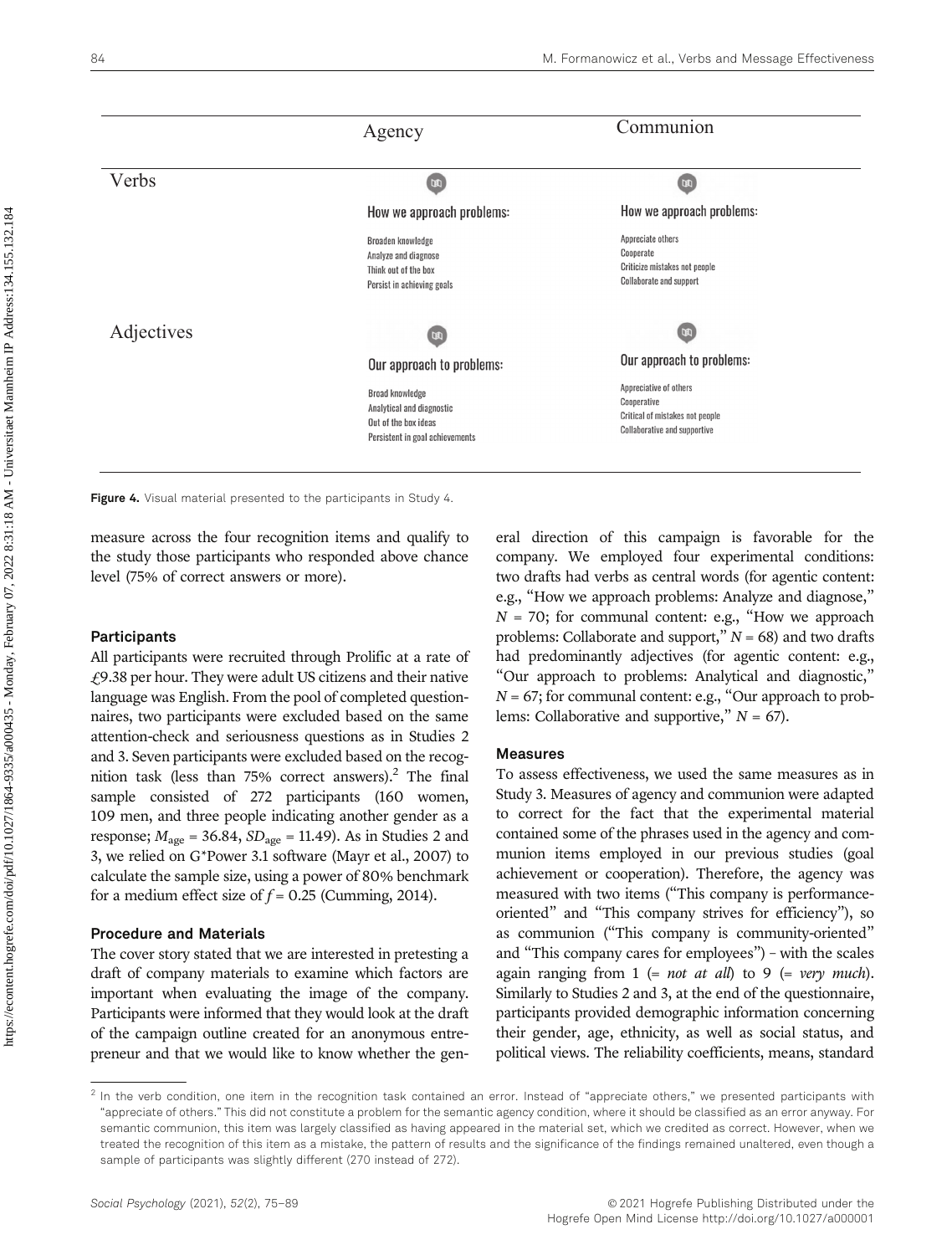Table 7. Reliability coefficients, means, standard deviations and correlation coefficients for the variables in Study 4

|                  | $\alpha$ | М    | SD   |       |         |
|------------------|----------|------|------|-------|---------|
| 1. Agency        | .76      | 6.49 | 1.84 | $12*$ | $47***$ |
| 2. Communion     | .90      | 577  | 2.19 |       | $47***$ |
| 3. Effectiveness | .90      | 610  | 1.80 |       |         |

Note. \* $p = .05$ ; \*\*\* $p < .001$ .

deviations, and correlation coefficients of the effectiveness indicator and agency and communion scales are presented in Table 7.

# Results

#### Agency

To examine whether the experimental manipulations affected the perceptions of agency, we conducted a 2 (grammatical form: verbs vs. adjectives)  $\times$  2 (semantic content: agentic vs. communal) ANOVA on the measure of perceived agency. The main effect of the grammatical form was not significant,  $F(1, 268) = 0.96$ ,  $p = .33$ ,  $\eta_p^2 =$ .004, 95% CI [.00, .03]. However, the effect of the semantic content was significant,  $F(1, 268) = 6.70$ ,  $p = .01$ ,  $\eta_p^2 =$ .02, 95% CI [.001, .07], indicating that companies using agentic words in materials  $(M = 6.77; SD = 1.72)$  were indeed seen as more agentic than companies using communal words in materials ( $M = 6.20$ ;  $SD = 1.91$ ). The interaction was not significant,  $F(1, 268) = 0.02$ ,  $p = .90$ . The results for the agency in Study 4 indicate that only semantic content contributed to the ascriptions of the agency. The means and standard deviations for all the dependent variables across all conditions are presented in Table 8.

#### Communion

To examine whether the experimental manipulations affected the perceptions of communion, we conducted a 2 (grammatical form: verbs vs. adjectives)  $\times$  2 (semantic content: agentic vs. communal) ANOVA on the measure of perceived communion. The analysis revealed the expected significant effect of the semantic content,  $F(1, 268) = 175.42, p < .001, \eta_p^2 = .40, 95\% \text{ CI} [.31, .47],$ indicating that companies using communal words in materials ( $M = 7.16$ ;  $SD = 1.50$ ) were indeed seen as more communal than companies using agentic words  $(M =$ 4.41; SD = 1.89). The main effect of grammatical form,  $F(1, 268) = 1.65$ ,  $p = .20$  and the interaction,  $F(1, 268) =$ 0.02,  $p = .89$  were not significant.

#### Effectiveness

Turning to our primary dependent variable, the same design ANOVA revealed the expected main effect of the grammatical form,  $F(1, 268) = 4.50$ ,  $p = .04$ ,  $\eta_p^2 = .02$ ,

95% CI [.00, .06], indicating that companies using verbs in materials ( $M = 6.32$ ;  $SD = 1.74$ ) were seen as more effective than companies using adjectives ( $M = 5.87$ ;  $SD = 1.84$ ). Moreover, there was also a significant effect of the semantic content,  $F(1, 268) = 7.80$ ,  $p = .006$ ,  $\eta_p^2 = .03$ , 95% CI [.002, .08], contrary to the previous studies indicating that companies using agentic words in materials  $(M = 5.80; SD =$ 1.77) were seen as less effective than companies using communal words ( $M = 6.40$ ;  $SD = 1.78$ ). The interaction was not significant,  $F(1, 268) = 0.06$ ,  $p = .81$ .

#### Indirect Effect

To test for the possible indirect effect of grammatical form on perceived message effectiveness via agency ascriptions (which had emerged only descriptively in average ratings), we conducted a mediation analysis using Hayes' (2013a, 2013b) macro and 1,000 bootstrap procedure. We included communion as a second parallel mediator. Semantic content was again included as a covariate in the model. The model explained 40% of the variation in effectiveness scores,  $R^2 = .40$ ;  $p < .001$  indicating that both ratings of agency ( $B = .40$ ;  $SE = .05$ ;  $p < .001$ ) and communion ( $B =$ .37;  $SE = .05$ ;  $p < .001$ ) predicted message effectiveness; however as grammatical form was not significantly related to neither of them, the indirect effect via agency (point estimate =  $0.09$ ; Boot CIs  $[0.08, 0.27]$  nor the indirect effect via communion were significant (point estimate = 0.10; Boot CIs  $[-0.05, 0.26]$ .

# General Discussion

The present research sets out to investigate the contributions of grammatical cues of the agency to message effectiveness. In order to do so, in a first archival study we further establish the general link between verbs (in comparison to adjectives) and agency based on large norming data with real words (rather than pseudo-words used in previous research), even when other semantic dimensions are controlled for. Building upon this work, three experiments went forth to test its application for communication. Specifically, in three experiments, we examined both grammatical and semantic cues in reference to message effectiveness. Across the three experimental studies, we demonstrate that verb (compared to adjective) messages are seen as more effective. Also in none of the presented experiments, grammatical cues interacted with semantic manipulations, suggesting the independent role of grammar in affecting message effectiveness. This knowledge is important because whereas semantic properties of communication have been an accessible research target and have attracted a lot of attention, grammatical components of messages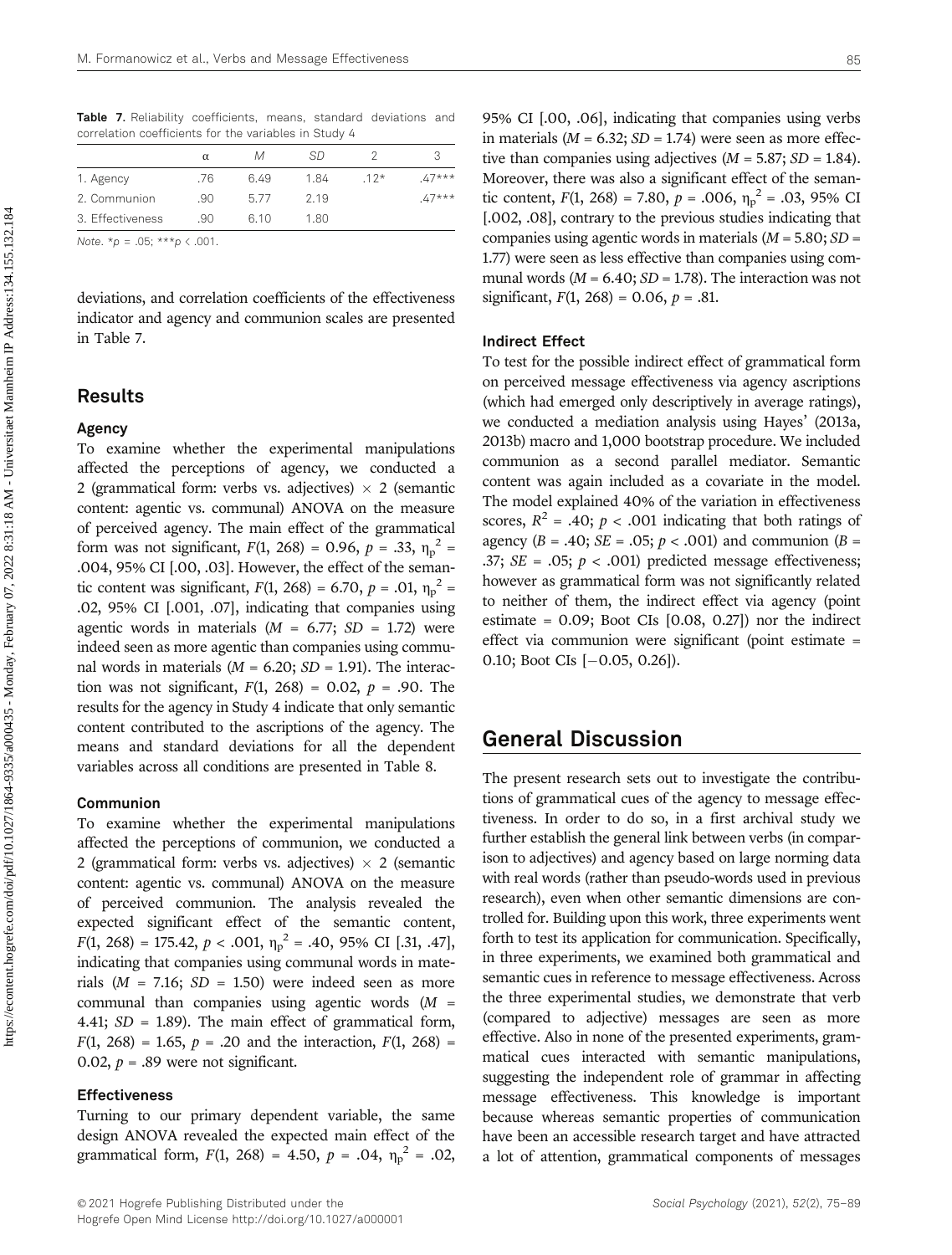|                      |      |           | Semantic agency |           |      |           | Semantic communion |           |
|----------------------|------|-----------|-----------------|-----------|------|-----------|--------------------|-----------|
|                      |      | Verb      |                 | Adjective |      | Verb      |                    | Adjective |
| Variable             | M    | <b>SD</b> | M               | <b>SD</b> | M    | <b>SD</b> | М                  | <b>SD</b> |
| Agency               | 6.89 | .61       | 6.65            | 1.83      | 6.29 | 1.95      | 6.10               | 1.89      |
| Communion            | 4.53 | .72       | 4.29            | 2.06      | 7.30 | 1.49      | 7.01               | 1.51      |
| <b>Effectiveness</b> | 6.00 | .72       | 5.60            | 1.82      | 6.65 | . .71     | 6.14               | 1.83      |

Table 8. Descriptive statistics for agency, communion, and effectiveness indicators in Study 4

only start to enter the scientific mainstream (Formanowicz et al., 2017; Idan et al., 2018; Rhodes et al., 2019). While the content of the message is easy to see and react to, grammar is a subtle linguistic cue and the role of verbs may largely go unnoticed and escape awareness. This assumption awaits scientific scrutiny in future research, yet is potentially consequential because blatant agency (as in semantic content) was linked to higher reactance in persuasive attempts (Roubroeks et al., 2011). Importantly, the subtlety of grammar may trigger less reactance and therefore contribute to the effectiveness of persuasive messages. By the same token, our results appear to parallelly contrast effects of priming given awareness of the influence (e.g., Strack et al., 1993), in the sense that subtle grammatical cues can affect communication through their unobtrusiveness.

This assumption is further substantiated when observing the effects of semantic content manipulations applied in our studies. In the NGO context, semantic agency contributed positively to message effectiveness (Study 2) or was irrelevant for message effectiveness (Study 3). In the corporate context, semantic agency translated into less message effectiveness. By contrast, it was the communion of the message that was particularly important for the message effectiveness. This pattern of results can also be interpreted as congruent with the compensation effect in impression management (Holoien & Fiske, 2013): When wanting to appear positive on one dimension (e.g., warmth), participants downplayed the other dimension (e.g., competence). Given the outlined rationale that it may be crucial for companies to appear communal, companies may be penalized for enhancing agency in communication. Overall, these results indicate that the effects of what is being said are largely affected by the context of the communication. Contrary to that, subtle grammatical cues seem to operate with less of such restrictions.

# Future Directions

As indicated anecdotally in the introduction, slogans employing verbs apparently did affect many people in their voting or purchasing decisions. The verb slogans used in real life could either evoke a sense of agency in recipients as in previous studies (Whillans et al., 2017; Whillans & Dunn, 2018) or inform about a message sender as being efficient and likely worth the promise they were making,

as in the Studies 2 and 3 here. Importantly, in our studies, both agency and communion were associated with effectiveness, but the indirect effect of verbs on message effectiveness occurred only for the agency and only for the NGO context. This suggests that in some contexts, verbs can indirectly affect persuasiveness by stressing the agency component of the persuasion target. That this happened in NGO rather than incorporate context, may imply that verbs signal the agency of the message sender predominantly for non-typically agentic targets (where agency associations are less chronically accessible). This hypothesis requires further testing; however, in a similar vein, it was predominantly girls that responded positively to the fverb–noun manipulation (Rhodes et al., 2019; for the opposite pattern of results of verbs versus nouns see Bryan et al., 2011, 2014; for a null result see Gerber et al., 2016; and for the discussion on verbs and agent nouns see Formanowicz et al., 2017). Given that in Study 4, we did not observe the indirect effect, it is likely that (under certain conditions) verbs independently affect message content without affecting attributions to sender, and that for agentic targets (such as companies) evaluations of the agency are to a lesser extent affected by subtle grammatical cues.

Contextual effects of agency on message effectiveness obtained for NGO targets as obtained in our Studies 2 and 3 may further inform studies on prosocial communication. Despite traditional associations linking communion with prosocial behaviors, the agency also affects prosocial tendencies (Gagné, 2003; Weinstein & Ryan, 2010), thus benefitting not only an individual but also a community. The nuanced relationship between the Big Two and prosociality in personality is best explained considering the social motives perspective (Gebauer et al., 2014). In this perspective, the agency is linked to standing out and establishing one's uniqueness. Communion on the other hand contributes to fitting in, establishing one's connectedness with others. In line with this model, communal traits were most predictive of prosocial behaviors in sociocultural contexts that favor prosocial tendencies as expressed by volunteering interests. On the contrary, the agency predicted prosocial behaviors in the sociocultural context, where such behaviors were uncommon (Gebauer et al., 2014). The only study on message effectiveness that resonates with the nuanced perspective of agency and communion also showed that whether it is agency or communion that affects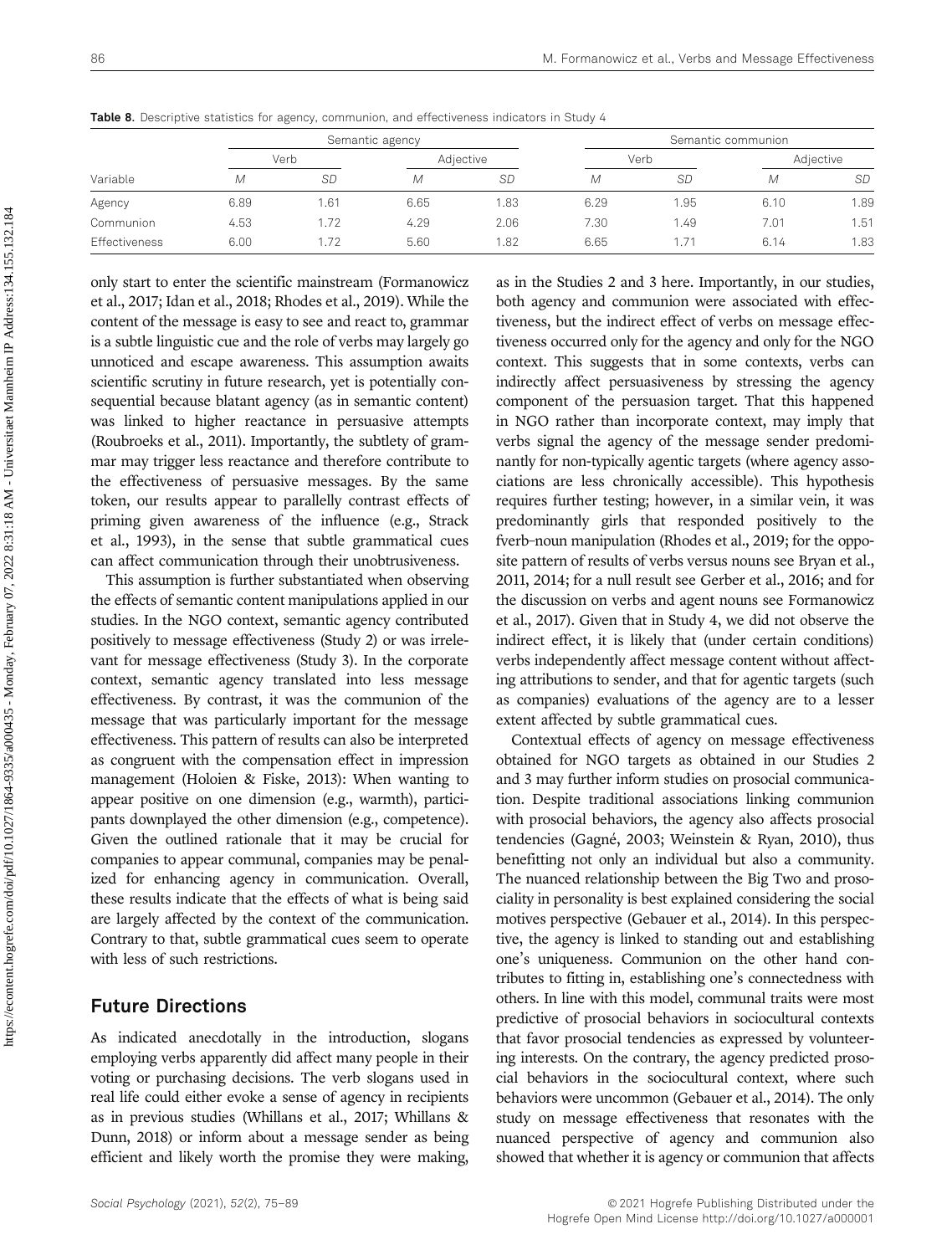message effectiveness depends on the context (White & Peloza, 2009). When participants were held publicly accountable for their behavior, communal appeals were more successful than agentic appeals for donations. However, when participants' decision whether to make a donation was to remain private, they responded more to agentic than to communal appeals. Accordingly, all studies investigating the role of agency in message effectiveness were conducted in a private context, when an individual makes a decision of whether to make a donation or not (White & Peloza, 2009). This raises the question of whether the agency affects message effectiveness only under certain conditions. The main avenue for future research is thus to investigate the boundary conditions for the agency – message effectiveness effect. Our studies add that the contextual effects of agency and communion need to include a grammatical aspect.

### Limitations of the Current Research

Importantly, in our studies, we did not find susceptibility to persuasion by either semantically agentic or communal slogans to be dependent on participant's social standing as had been found previously (Whillans et al., 2017). This can be interpreted in different ways. First of all, the relationship between social class and receptiveness to message content is not entirely replicable (Whillans & Dunn, 2018). Second, previous manipulations of communion (Whillans et al., 2017) can be in fact seen as manipulations of collective agency. For instance, Whillans and Dunn (2018) created a communal message through the following phrase: "Join your community and support a common goal." Although this message is clearly referencing communal content by evoking community and a sense of commonness, it is also addressing the core of the agency that is goal orientation (Abele & Wojciszke, 2014). Given that efficacy is in the core of collective action and likely also of prosocial engagement (van Zomeren, 2013), participants in previous studies (Whillans et al., 2017) were possibly affected by agency appeals (either personal or collective) depending on their social standing. In our studies, the manipulation of communion was orthogonal to the manipulation of agency – and we found no difference in the responsiveness to the content of the message between participants differing in social class. This may indicate that in previous studies it wasa collective agency rather than communion that increased working-class engagement in social action.

However, the lack of interactive effects of political views and social class with semantic content and grammatical agency need to be interpreted with caution as our interactions are likely underpowered (Kraus & Callaghan, 2016). Furthermore, prior studies on message effectiveness in relation to social class (Whillans et al., 2017) did not employ Mturk nor Prolific samples – and their critical thresholds of income whereby agency affected message effectiveness exceeded \$90,000 USD. Both relatively low power to detect interactions and the lower household income typically obtained in Mturk samples may preclude obtaining the income by agency interactions observed in past research.

An important limitation of the current research is that variables measuring agency and communion were always assessed in the current studies prior to message effectiveness. In this way manipulations of agency and communion as well as of grammatical form, could affect directly following ratings of the big two dimensions, which, once activated, could affect the results on message effectiveness. Future studies should carefully disentangle the order effects.

# Conclusion

Can grammar be social and effective? Yes, it can. The present results underscore the *verb-agency* link and extend it to increased message effectiveness. Moreover, the present studies provide new insights into the role of agentic cues (grammatical and semantic) for message effectiveness more generally. They open several new research avenues to be taken regarding the presumed subtlety of grammatical cues compared to semantic cues, message-person fit, message-content fit, and reactance. Importantly, the present studies attest to a *verb-message effectiveness* link that may work irrespective of semantics for communication. Message recipients extract information that goes beyond the content of what is said, by subtly exploiting grammatical information – let's make it happen.

# Electronic Supplementary Material

The electronic supplementary material is available with the online version of the article at [https://doi.org/](https://doi.org/10.1027/1864-9335/a000435)10.1027/ 1864-9335/a[000435](https://doi.org/10.1027/1864-9335/a000435)

ESM 1. The supplemental materials contain: Interaction effects for Study 2; Interaction effects for Study 3; and Interaction effects for Study 4.

# References

- Abele, A. E., & Wojciszke, B. (2007). Agency and communion from the perspective of self versus others. Journal of Personality and Social Psychology, 93(5), 751–763. [https://doi.org/10.1037/](https://doi.org/10.1037/0022-3514.93.5.751) [0022-3514.93.5.751](https://doi.org/10.1037/0022-3514.93.5.751)
- Abele, A. E., & Wojciszke, B. (2014). Communal and agentic content in social cognition: A dual perspective model. Advances in Experimental Social Psychology, 50, 195–255.
- Albarracín, D., Handley, I. M., Noguchi, K., McCulloch, K. C., Li, H., Leeper, J., Brown, R. D., Earl, A., & Hart, W. P. (2008). Increasing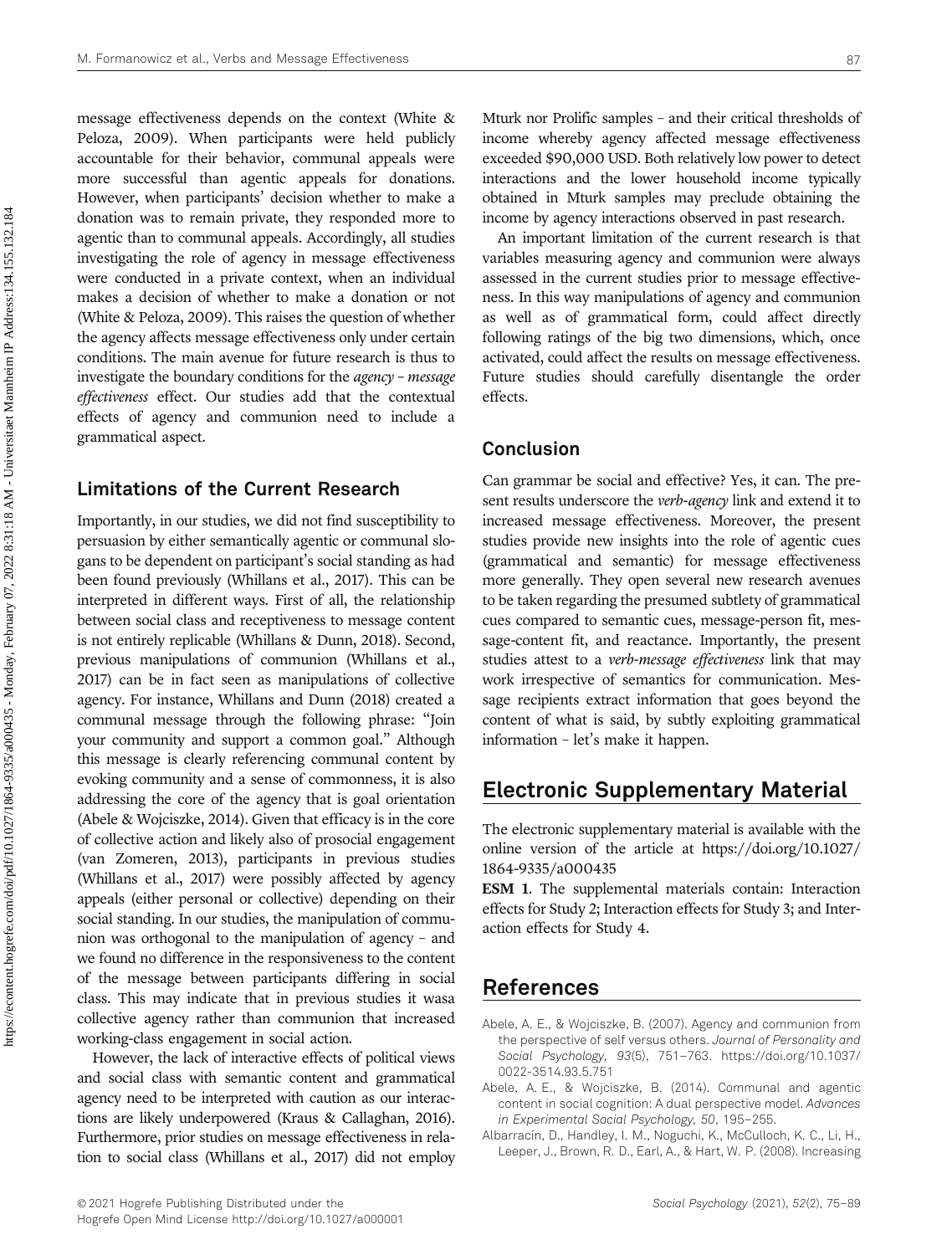and decreasing motor and cognitive output: A model of general action and inaction goals. Journal of Personality and Social Psychology, 95(3), 510–523.<https://doi.org/10.1037/a0012833>

- Asendorpf, J. B., Conner, M., De Fruyt, F., De Houwer, J., Denissen, J. J. A., Fiedler, K., Fiedler, S., Funder, D. C., Kliegl, R., Nosek, B. A., Perugini, M., Roberts, B. W., Schmitt, M., Vanaken, M. A. G., Weber, H., & Wicherts, J. M. (2013). Recommendations for increasing replicability in psychology. European Journal of Personality, 27(2), 108–119.<https://doi.org/10.1002/per.1919>
- Aust, F., Diedenhofen, B., Ullrich, S., & Musch, J. (2013). Seriousness checks are useful to improve data validity in online research. Behavior Research Methods, 45, 527–535. [https://](https://doi.org/10.3758/s13428-012-0265-2) [doi.org/10.3758/s13428-012-0265-2](https://doi.org/10.3758/s13428-012-0265-2)
- Bandura, A. (1989). Human agency in social cognitive theory. American Psychologist, 44(9), 1175–1184. [https://doi.org/](https://doi.org/10.1037/0003-066X.44.9.1175) [10.1037/0003-066X.44.9.1175](https://doi.org/10.1037/0003-066X.44.9.1175)
- Bargh, J. A., Gollwitzer, P. M., Lee-Chai, A., Barndollar, K., & Trötschel, R. (2001). The automated will: Nonconscious activation and pursuit of behavioral goals. Journal of Personality and Social Psychology, 81(6), 1014–1027. [https://doi.org/10.1037/](https://doi.org/10.1037/0022-3514.81.6.1014) [0022-3514.81.6.1014](https://doi.org/10.1037/0022-3514.81.6.1014)
- Bryan, C. J., Master, A., & Walton, G. M. (2014). "Helping" versus "being a helper": Invoking the self to increase helping in young children. Child Development, 85(5), 1836–1842. [https://doi.org/](https://doi.org/10.1111/cdev.12244) [10.1111/cdev.12244](https://doi.org/10.1111/cdev.12244)
- Bryan, C. J., Walton, G. M., Rogers, T., & Dweck, C. S. (2011). Motivating voter turnout by invoking the self. Proceedings of the National Academy of Sciences of the United States of America, 108(31), 12653–12656. [https://doi.org/10.1073/pnas.](https://doi.org/10.1073/pnas.1103343108) [1103343108](https://doi.org/10.1073/pnas.1103343108)
- Brysbaert, M., Warriner, A. B., & Kuperman, V. (2014). Concreteness ratings for 40 thousand generally known English word lemmas. Behavior Research Methods, 46(3), 904–911. [https://](https://doi.org/10.3758/s13428-013-0403-5) [doi.org/10.3758/s13428-013-0403-5](https://doi.org/10.3758/s13428-013-0403-5)
- Buhrmester, M., Kwang, T., & Gosling, S. D. (2011). Amazon's Mechanical Turk. Perspectives on Psychological Science, 6(1), 3–5.<https://doi.org/10.1177/1745691610393980>
- Cesario, J., Grant, H., & Higgins, E. T. (2004). Regulatory Fit and Persuasion: Transfer from "Feeling Right". Journal of Personality and Social Psychology, 86(3), 388–404. [https://doi.org/](https://doi.org/10.1037/0022-3514.86.3.388) [10.1037/0022-3514.86.3.388](https://doi.org/10.1037/0022-3514.86.3.388)
- Cumming, G. (2014). The new statistics: Why and how. Psychological Science, 25(1), 7–29. [https://doi.org/10.1177/](https://doi.org/10.1177/0956797613504966) [0956797613504966](https://doi.org/10.1177/0956797613504966)
- Dillard, J. P., Shen, L., & Vail, R. G. (2007). Does perceived message effectiveness cause persuasion or vice versa? 17 consistent answers. Human Communication Research, 33(4), 467–488.<https://doi.org/10.1111/j.1468-2958.2007.00308.x>
- Eckel, C. C., Herberich, D. H., & Meer, J. (2017). A field experiment on directed giving at a public university. Journal of Behavioral and Experimental Economics, 66, 66–71. [https://doi.org/](https://doi.org/10.1016/j.socec.2016.04.007) [10.1016/j.socec.2016.04.007](https://doi.org/10.1016/j.socec.2016.04.007)
- Esaulova, Y., Reali, C., & Von Stockhausen, L. (2015). Influences of grammatical and stereotypical gender during reading: Eye movements in pronominal and noun phrase anaphor resolution. Language, Cognition and Neuroscience, 29(7), 781–803. [https://](https://doi.org/10.1080/01690965.2013.794295) [doi.org/10.1080/01690965.2013.794295](https://doi.org/10.1080/01690965.2013.794295)
- Formanowicz, M., Roessel, J., Suitner, C., & Maass, A. (2017). Verbs as linguistic markers of agency: The social side of grammar. European Journal of Social Psychology, 47(5), 566– 579.<https://doi.org/10.1002/ejsp.2231>
- Gagné, M. (2003). The role of autonomy support and autonomy orientation in prosocial behavior engagement. Motivation and Emotion, 27, 199–233.<https://doi.org/10.1023/A:1025007614869>
- Gebauer, J. E., Sedikides, C., Lüdtke, O., & Neberich, W. (2014). Agency-communion and interest in prosocial behavior: Social motives for assimilation and contrast explain sociocultural inconsistencies. Journal of Personality, 82(5), 452–466. [https://](https://doi.org/10.1111/jopy.12076) [doi.org/10.1111/jopy.12076](https://doi.org/10.1111/jopy.12076)
- Gerber, A. S., Huber, G. A., & Biggers, D. R. (2016). A field experiment shows that subtle linguistic cues might not affect voter behavior. Proceedings of the National Academy of Sciences of the United States of America, 113(26), 7112– 7117.<https://doi.org/10.1073/pnas.1513727113>
- Hayes, A. F. (2013a). Methodology in the social sciences. Introduction to mediation, moderation, and conditional process analysis: A regression-based approach. Guilford Press.
- Hayes, A. F. (2013b). The PROCESS macro for SPSS and SAS. [\(version 2.13\) \[Software\]. http://www.processmacro.org/down](http://dx.doi.org/)[load.html](http://dx.doi.org/)
- Holoien, D. S., & Fiske, S. T. (2013). Downplaying positive impressions: Compensation between warmth and competence in impression management. Journal of Experimental Social Psychology, 49(1), 33–41. [https://doi.org/10.1016/j.jesp. 2012.09.001](https://doi.org/10.1016/j.�jesp. 2012.09.001)
- Idan, O., Halperin, E., Hameiri, B., & Reifen Tagar, M. (2018). A rose by any other name? A subtle linguistic cue impacts anger and corresponding policy support in intractable conflict. Psychological Science, 29(6), 972–983. [https://doi.org/10.1177/](https://doi.org/10.1177/0956797618772823) [0956797618772823](https://doi.org/10.1177/0956797618772823)
- Kessler, J. B., Milkman, K. L., & Zhang, C. Y. (2019). Getting the rich and powerful to give. Management Science, 65(9), 4049– 4062.<https://doi.org/10.2139/ssrn.2994367>
- Kraus, M. W., & Callaghan, B. (2016). Social class and prosocial behavior: The moderating role of public versus private contexts. Social Psychological and Personality Science, 7(8), 769–777. <https://doi.org/10.1177/1948550616659120>
- Lee, A. Y., & Aaker, J. L. (2004). Bringing the frame into focus: The influence of regulatory fit on processing fluency and persuasion. Journal of Personality and Social Psychology. [https://doi.](https://doi.org/10.1037/0022-3514.86.2.205) [org/10.1037/0022-3514.86.2.205](https://doi.org/10.1037/0022-3514.86.2.205)
- Markus, H. R. (2017). In this together: Doing and undoing inequality and social class divides. Journal of Social Issues, 73(1), 211–221.<https://doi.org/10.1111/josi.12212>
- Mayr, S., Erdfelder, E., Buchner, A., & Faul, F. (2007). A short tutorial of GPower. Tutorials in Quantitative Methods for Psychology, 3(2), 51–59.<https://doi.org/10.20982/tqmp.03.2.p051>
- Pietraszkiewicz, A., Formanowicz, M., Gustafsson Sendén, M., Boyd, R. L., Sikström, S., & Sczesny, S. (2019). The big two dictionaries: Capturing agency and communion in natural language. European Journal of Social Psychology, 49(5), 871–887. <https://doi.org/10.1002/ejsp.2561>
- Pietraszkiewicz, A., Soppe, B., & Formanowicz, M. (2017). Go pro bono prosocial language as a success factor in crowdfunding. Social Psychology, 48(5), 265–278. [https://doi.org/10.1027/](https://doi.org/10.1027/1864-9335/a000319) [1864-9335/a000319](https://doi.org/10.1027/1864-9335/a000319)
- Rhodes, M., Leslie, S.-J., Yee, K. M., & Saunders, K. (2019). Subtle linguistic cues increase girls' engagement in science. Psychological Science, 30(3), 455–466. [https://doi.org/10.1177/](https://doi.org/10.1177/0956797618823670) [0956797618823670](https://doi.org/10.1177/0956797618823670)
- Roubroeks, M., Ham, J., & Midden, C. (2011). When artificial social agents try to persuade people: The role of social agency on the occurrence of psychological reactance. International Journal of Social Robotics, 3(2), 155–165. [https://doi.org/10.1007/s12369-](https://doi.org/10.1007/s12369-010-0088-1) [010-0088-1](https://doi.org/10.1007/s12369-010-0088-1)
- Strack, F., Schwarz, N., Bless, H., Kübler, A., & Wänke, M. (1993). Awareness of the influence as a determinant of assimilation versus contrast. European Journal of Social Psychology, 23, 53– 62.<https://doi.org/10.1002/ejsp.2420230105>